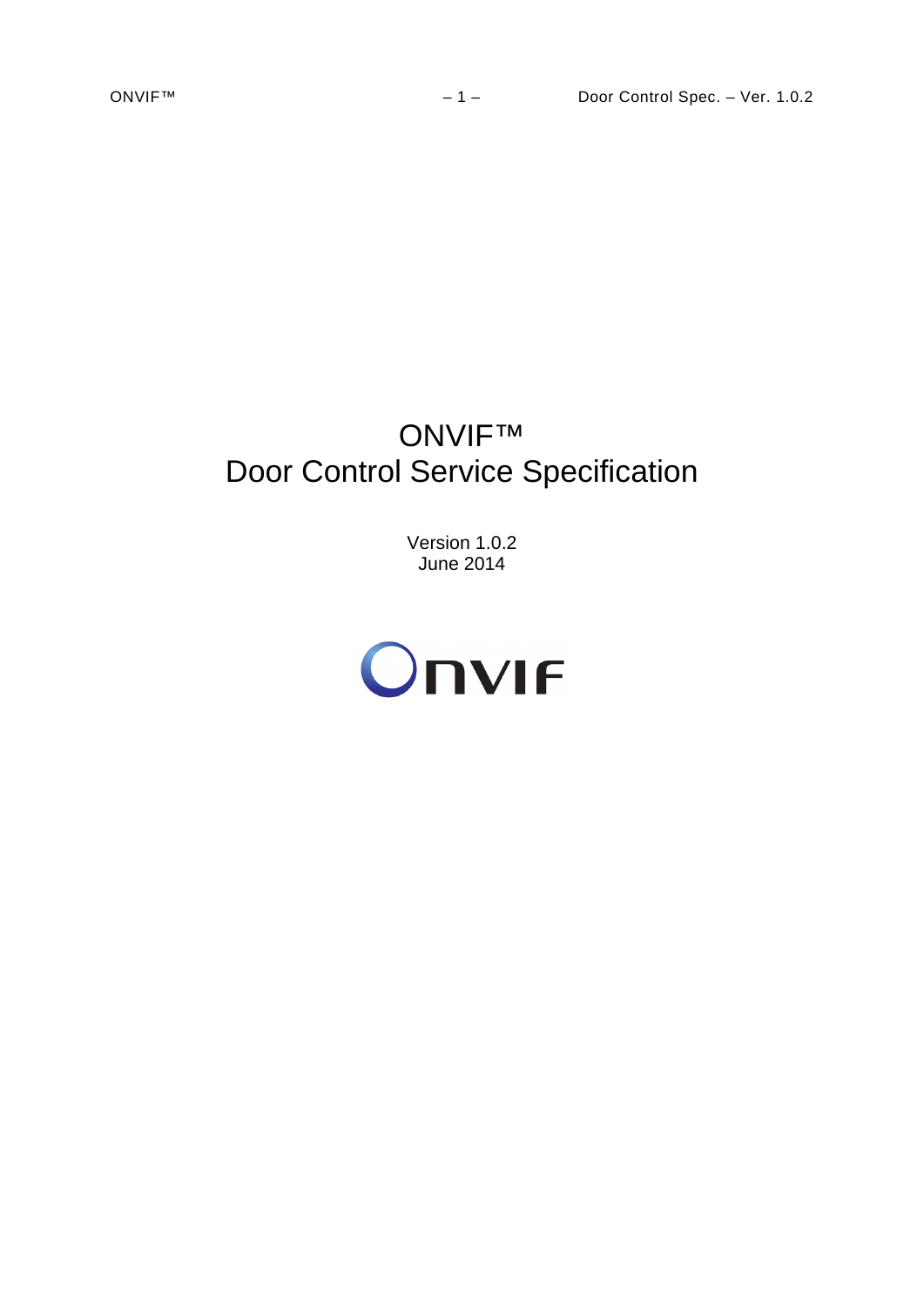2008-2014 by ONVIF: Open Network Video Interface Forum Inc.. All rights reserved.

Recipients of this document may copy, distribute, publish, or display this document so long as this copyright notice, license and disclaimer are retained with all copies of the document. No license is granted to modify this document.

THIS DOCUMENT IS PROVIDED "AS IS," AND THE CORPORATION AND ITS MEMBERS AND THEIR AFFILIATES, MAKE NO REPRESENTATIONS OR WARRANTIES, EXPRESS OR IMPLIED, INCLUDING BUT NOT LIMITED TO, WARRANTIES OF MERCHANTABILITY, FITNESS FOR A PARTICULAR PURPOSE, NON-INFRINGEMENT, OR TITLE; THAT THE CONTENTS OF THIS DOCUMENT ARE SUITABLE FOR ANY PURPOSE; OR THAT THE IMPLEMENTATION OF SUCH CONTENTS WILL NOT INFRINGE ANY PATENTS, COPYRIGHTS, TRADEMARKS OR OTHER RIGHTS.

IN NO EVENT WILL THE CORPORATION OR ITS MEMBERS OR THEIR AFFILIATES BE LIABLE FOR ANY DIRECT, INDIRECT, SPECIAL, INCIDENTAL, PUNITIVE OR CONSEQUENTIAL DAMAGES, ARISING OUT OF OR RELATING TO ANY USE OR DISTRIBUTION OF THIS DOCUMENT, WHETHER OR NOT (1) THE CORPORATION, MEMBERS OR THEIR AFFILIATES HAVE BEEN ADVISED OF THE POSSIBILITY OF SUCH DAMAGES, OR (2) SUCH DAMAGES WERE REASONABLY FORESEEABLE, AND ARISING OUT OF OR RELATING TO ANY USE OR DISTRIBUTION OF THIS DOCUMENT. THE FOREGOING DISCLAIMER AND LIMITATION ON LIABILITY DO NOT APPLY TO, INVALIDATE, OR LIMIT REPRESENTATIONS AND WARRANTIES MADE BY THE MEMBERS AND THEIR RESPECTIVE AFFILIATES TO THE CORPORATION AND OTHER MEMBERS IN CERTAIN WRITTEN POLICIES OF THE CORPORATION.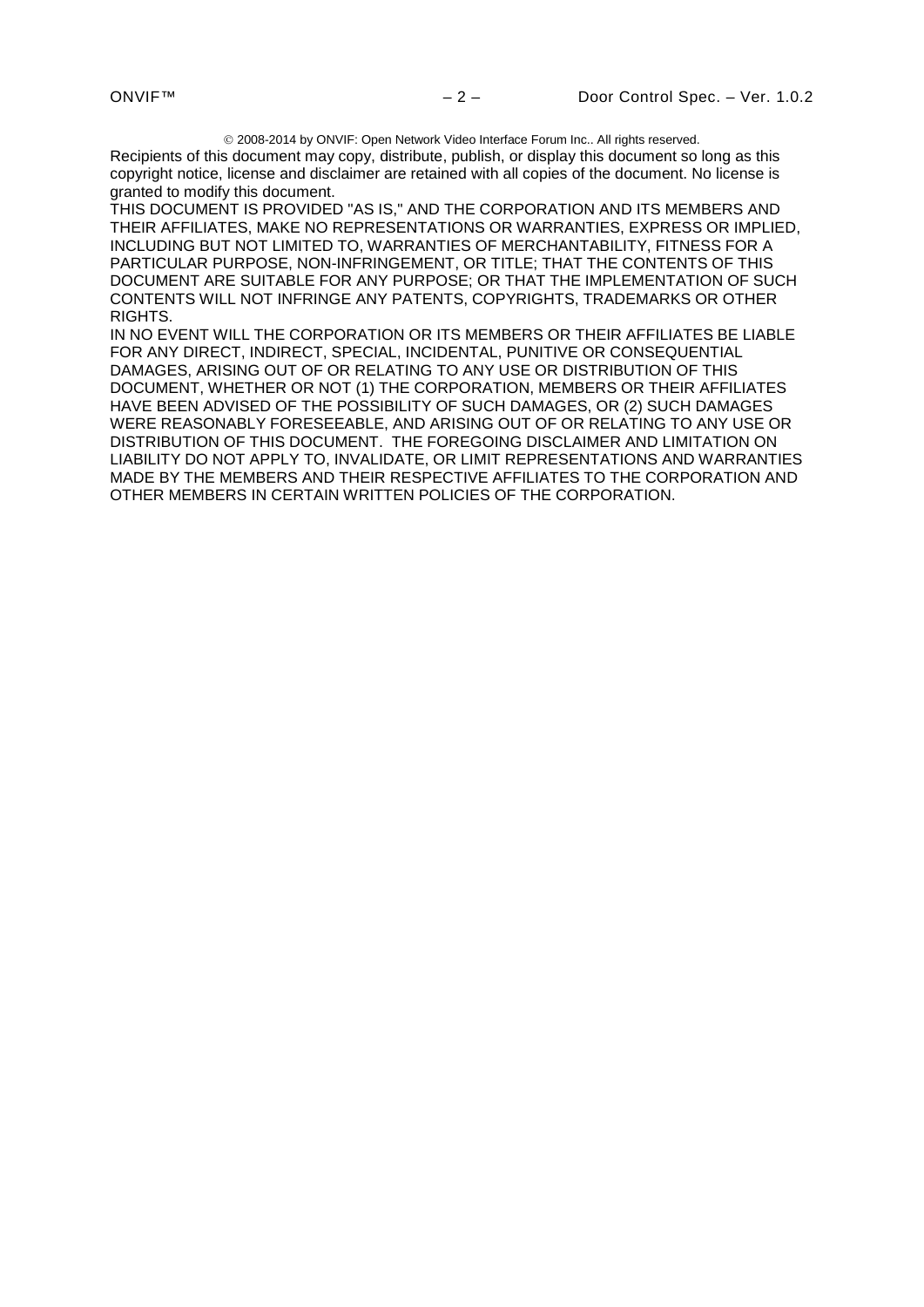# **CONTENTS**

| 1            | <b>Scope</b>                                                                         |                                  | 5 |  |
|--------------|--------------------------------------------------------------------------------------|----------------------------------|---|--|
| $\mathbf{2}$ |                                                                                      | <b>Normative references</b>      | 5 |  |
| 3            |                                                                                      | <b>Terms and Definitions</b>     | 5 |  |
|              | 3.1                                                                                  |                                  |   |  |
|              | 3.2                                                                                  |                                  |   |  |
| 4            | Overview                                                                             |                                  | 6 |  |
| 5            |                                                                                      | <b>Door Control</b>              | 7 |  |
|              | 5.1<br>5.1.1<br>5.1.2                                                                |                                  |   |  |
|              | 5.2<br>5.2.1<br>5.2.2<br>5.2.3                                                       |                                  |   |  |
|              | 5.3<br>5.3.1<br>5.3.2                                                                |                                  |   |  |
|              | 5.4<br>5.4.1<br>5.4.2<br>5.4.3<br>5.4.4<br>5.4.5<br>5.4.6<br>5.4.7<br>5.4.8<br>5.4.9 |                                  |   |  |
| 6            |                                                                                      | <b>Notification Topics</b><br>20 |   |  |
|              | 6.1                                                                                  |                                  |   |  |
|              | 6.2                                                                                  |                                  |   |  |
|              | <b>Annex A. Revision History</b><br>22                                               |                                  |   |  |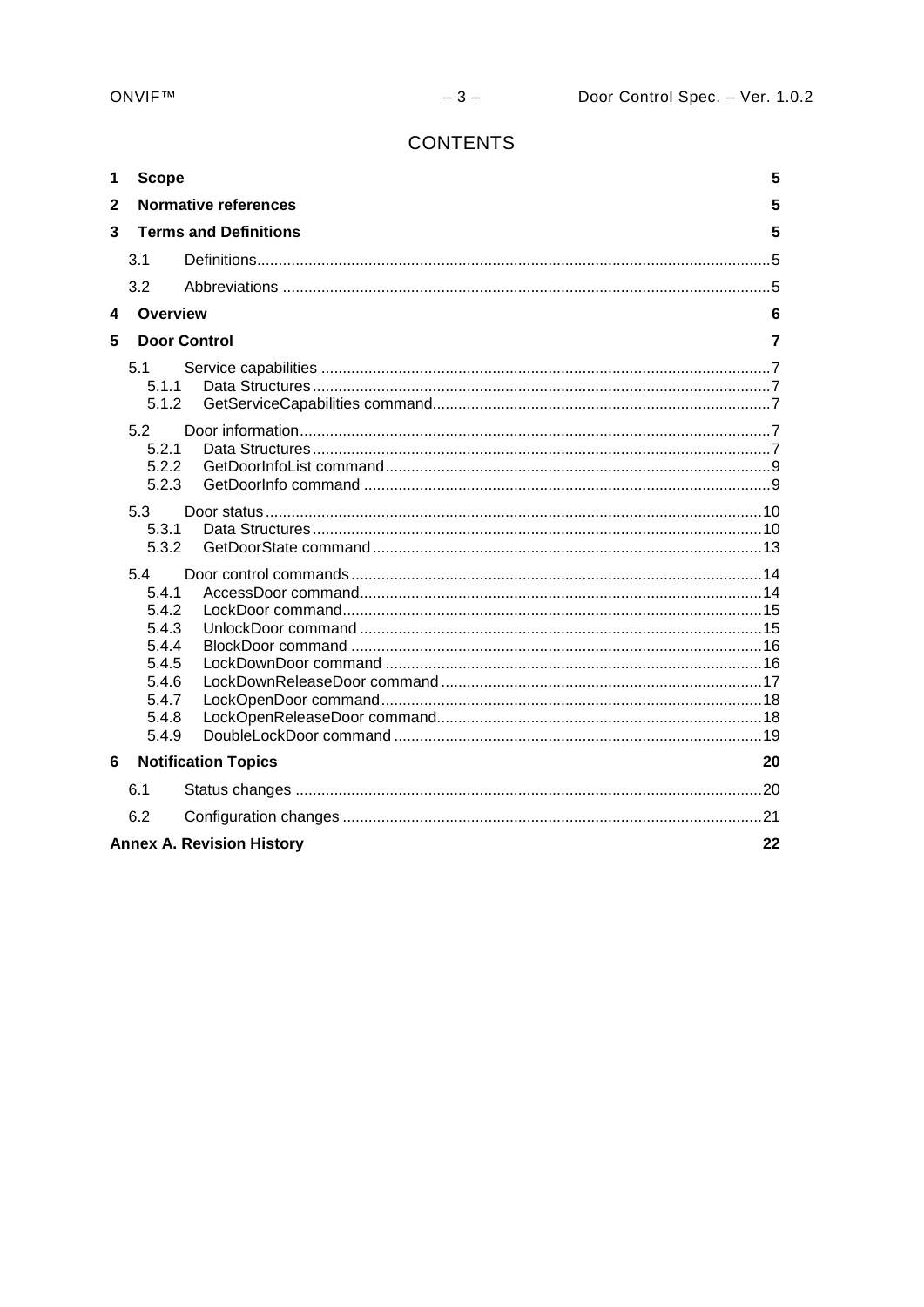# **Contributors**

# Version 1

| Axis Communications AB             | JohanAdolfsson      |
|------------------------------------|---------------------|
| Axis Communications AB             | MarcusJohansson     |
| AxxonSoft                          | YuriTimenkov        |
| Bosch                              | MohaneCaliaperoumal |
| Hirsch Electronics/ Identive Group | RobZivney           |
| Honeywell                          | MarineDrive         |
| Honeywell                          | NeelendraBhandari   |
| <b>PACOM</b>                       | EugeneScully        |
| <b>PACOM</b>                       | SteveBarton         |
| Schneider Electric                 | MikeBerube          |
| Siemens Building Technologies      | Klaus Baumgartner   |
| Siemens Building Technologies      | SureshRaman         |
|                                    |                     |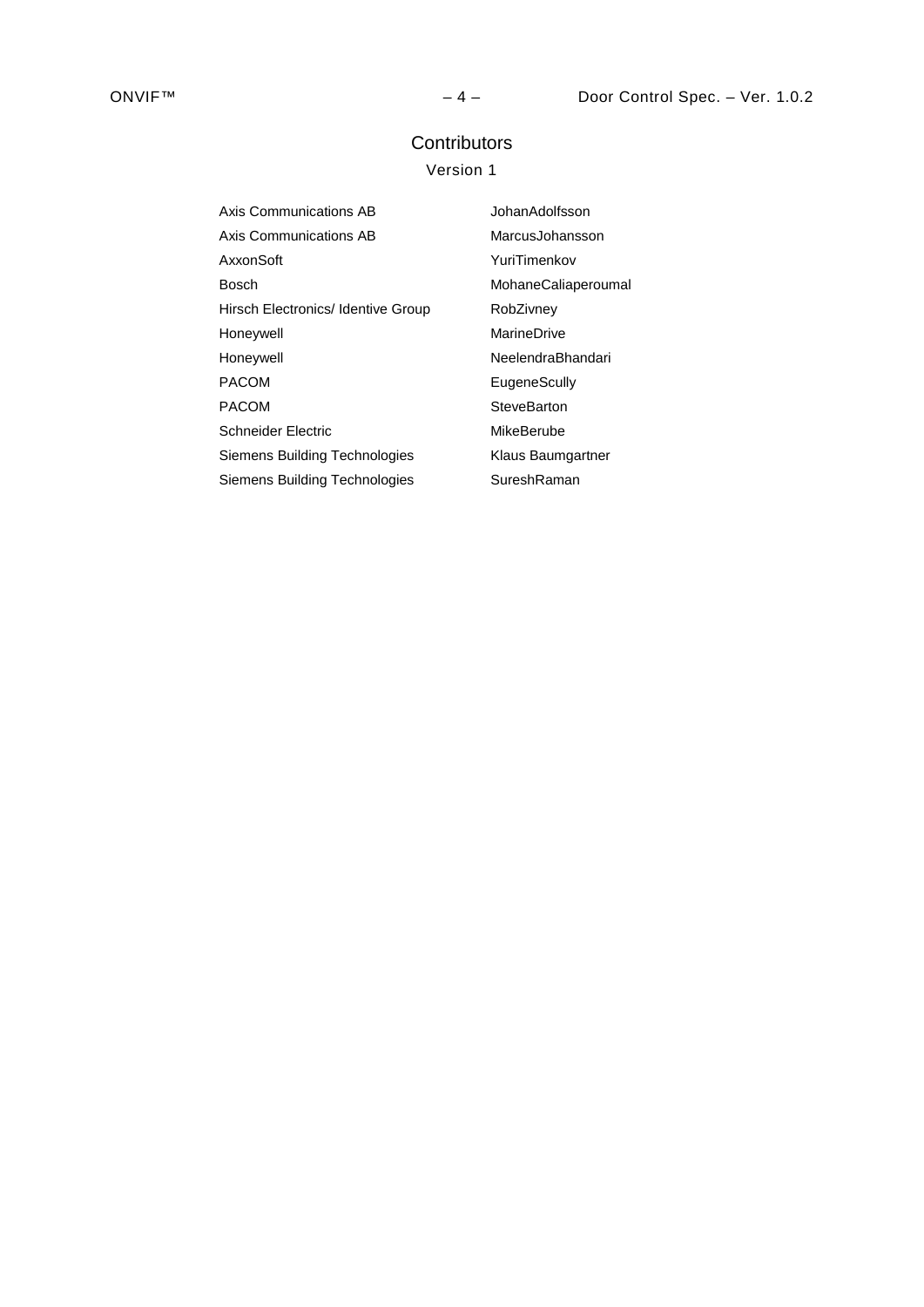## <span id="page-4-0"></span>**1 Scope**

This specification defines the web service interface for interaction with physical doors. This includes but is not limited to controlling them and monitoring their state.

Web service usage and common ONVIFfunctionality are outside of the scope of this document. Please refer to the ONVIF Core Specification for those details.

## <span id="page-4-1"></span>**2 Normative references**

ONVIF Core Specification [<http://www.onvif.org/specs/core/ONVIF-Core-Spec-v220.pdf>](http://www.onvif.org/specs/core/ONVIF-Core-Spec-v220.pdf) ONVIF Access Control Specification  $<$ TBD $>$ 

## <span id="page-4-2"></span>**3 Terms and Definitions**

#### <span id="page-4-3"></span>**3.1 Definitions**

| <b>Credential</b>          | A physical/tangible object, a piece of knowledge, or a facet of a person's physical<br>being, that enables an individual access to a given physical facility or computer-based<br>information system. |  |  |
|----------------------------|-------------------------------------------------------------------------------------------------------------------------------------------------------------------------------------------------------|--|--|
| <b>Credential (Number)</b> | A sequence of bytes uniquely identifying a credentialat anaccess point.                                                                                                                               |  |  |
| Door                       | Aphysical door, barrier, turnstile, etc which can be controlled remotely and restricts<br>access between two areas. A door is usually equipped with an electronic lock and a<br>sensor.               |  |  |
| Door Alarm                 | An abnormal state of the door where door is forced open or held open beyond the<br>permitted time duration                                                                                            |  |  |
| Door Lock                  | A device that secures a door to prevent access, except when explicitly allowed by the<br>access control system. Lock types include electromagnet, electric strike, etc.                               |  |  |
| <b>Door Mode</b>           | Logical state of the door indicating whether the door is locked, unlocked, blocked,<br>locked down or locked open etc.                                                                                |  |  |
| <b>Door Monitor</b>        | Also known as a Door Contact Sensor                                                                                                                                                                   |  |  |
| Lock                       | An operation after which a door is locked and alarm is unmasked.                                                                                                                                      |  |  |
| <b>Momentary Access</b>    | An operation which invokes the same logic as upon normal access being granted to a<br>credential.                                                                                                     |  |  |
| <b>Tamper Detector</b>     | Mechanism commonly available for doors, access points and controllers to detect<br>physical tamper                                                                                                    |  |  |
| <b>Unlock</b>              | An operation to allow a door to be freely used for passage without any door alarms<br>being triggered.                                                                                                |  |  |

## <span id="page-4-4"></span>**3.2 Abbreviations**

| <b>ACMS</b> | <b>Access Control Management System</b>           |
|-------------|---------------------------------------------------|
| DCU         | Door Control Unit                                 |
| <b>HTTP</b> | <b>Hypertext Transfer (or Transport) Protocol</b> |
| <b>PACS</b> | Physical Access Control System                    |
| <b>REX</b>  | Request to exit                                   |
| <b>TLS</b>  | <b>Transport Level Security</b>                   |
|             |                                                   |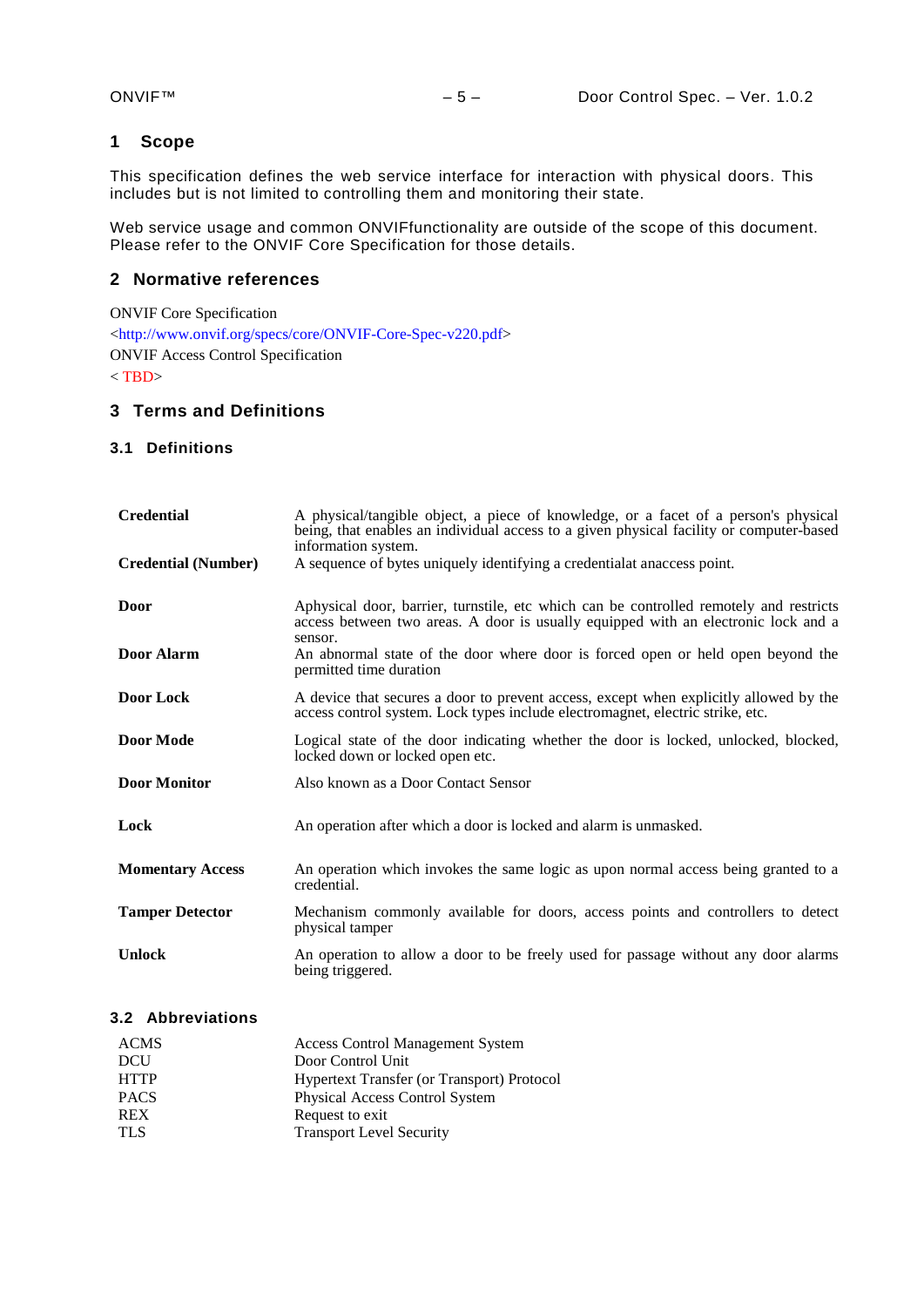## <span id="page-5-0"></span>**4 Overview**

The door control service provides mechanisms for controlling physical door instancesand monitoring their status.

The Door in this specification can refer to such physical objects as an automatic barrier or a door equipped with electric lock. Turnstiles which can restrict access in either direction can be represented with a pair of doors.

The Door is a subclass of a more generic term Entity defined in the ONVIF Access Control Specification.

Please refer to the ONVIF Access Control specification for generic operation guidelines and design principles behind ONVIF PACS services family.

The service includes the following operations:

- Getting list of doors including their capabilities (e.g., supported operations).
- Getting actual state (e.g., open or closed, locked or unlocked, health status).
- Locking and unlocking.
- Blocking door in locked state such that it can't be accessed.
- Holding door in either unlocked (locked open) or locked (locked down) state and releasing the hold.
- Momentary access.
- Double lock (also known as secure lock) for preventing night-time access.

The service also defines a number of events for real-time monitoring:

- Door physical status change (e.g., open or closed).
- Lock physical state change (e.g., locked or unlocked).
- Operation mode change (e.g., blocked, locked down or locked open).
- Alarm (if door was forced open or was open for too long during momentary access).
- Tamper (an attempt to physically damage its components).
- Hardware malfunction.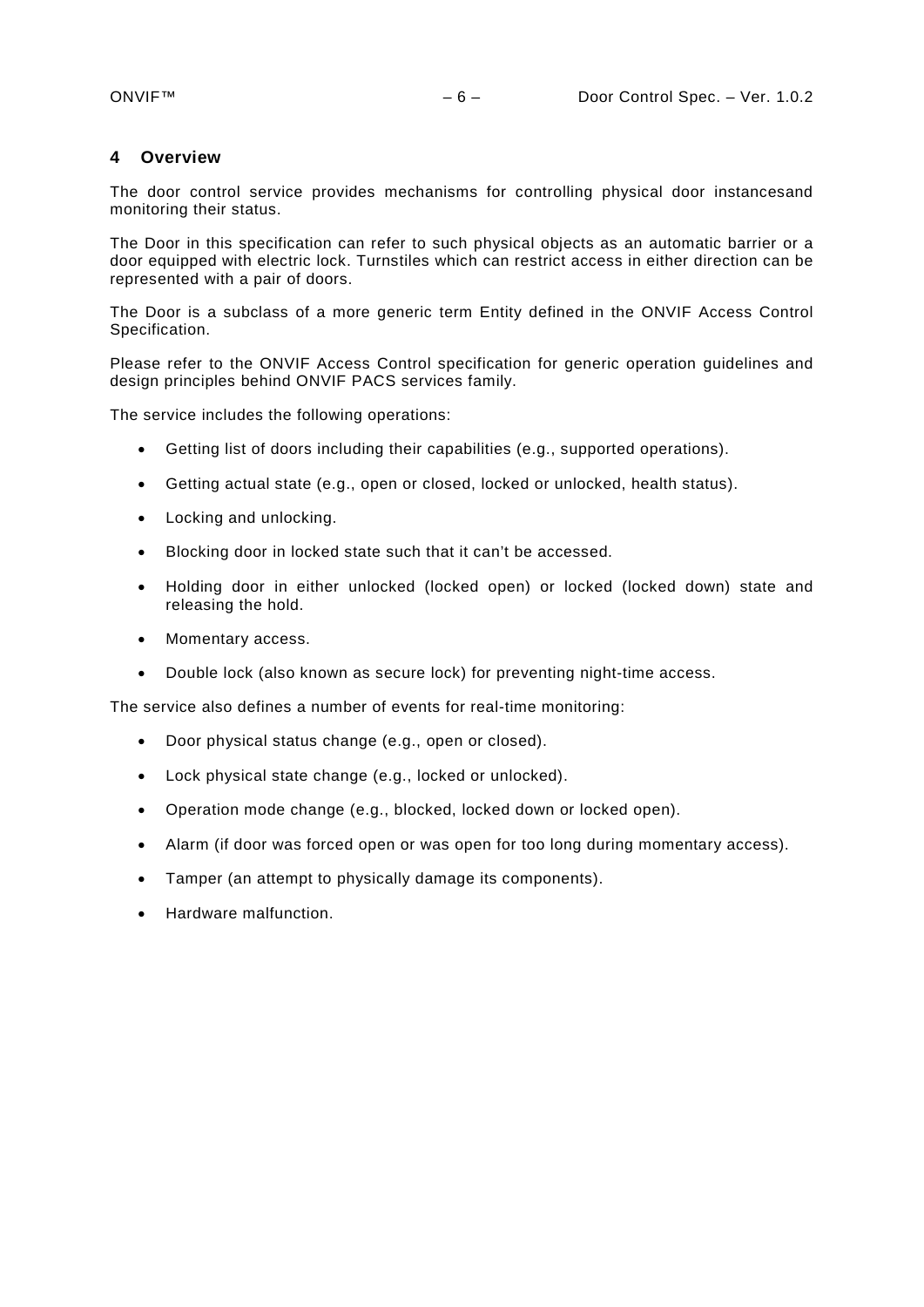## <span id="page-6-0"></span>**5 Door Control**

This service offers commands to retrieve status information and to control Door instances of a device.

Please refer to the ONVIF Access Control specification for generic operation guidelines and design principles behind ONVIF PACS services family.

## <span id="page-6-1"></span>**5.1 Service capabilities**

An ONVIF compliant device shall provide service capabilities in two ways:

- 1. With the GetServices method of Device service when IncludeCapability is true. Please refer to the ONVIF Core Specification for more details.
- 2. With the GetServiceCapabilities method.

## <span id="page-6-2"></span>**5.1.1 Data Structures**

## **5.1.1.1 ServiceCapabilities**

ServiceCapabilitiesstructure reflects optional functionality of a service. The information is static and does not change during device operation. The following capabilities are available:

• **MaxLimit**

The maximum number of entries returned by a single Get<Entity>List or Get<Entity> request. The device shall never return more than this number of entities in a single response.

## <span id="page-6-3"></span>**5.1.2 GetServiceCapabilities command**

This operation returns the capabilities of the service.A device shall support this command.

| <b>GetServiceCapabilities</b>  |                                                   | Access Class: PRE AUTH                                                                                                                            |  |
|--------------------------------|---------------------------------------------------|---------------------------------------------------------------------------------------------------------------------------------------------------|--|
| Message name                   | <b>Description</b>                                |                                                                                                                                                   |  |
| GetServiceCapabilitiesRequest  |                                                   | This message shall be empty.                                                                                                                      |  |
| GetServiceCapabilitiesResponse | This message contains:<br>$\bullet$<br>structure. | "Capabilities": The capability response message<br>contains the requested DoorControl service<br>capabilities using a hierarchical XML capability |  |
|                                | (extendable)                                      | tdc:ServiceCapabilities Capabilities [1][1]                                                                                                       |  |

## **Table 1: GetServiceCapabilities command**

## <span id="page-6-4"></span>**5.2 Door information**

## <span id="page-6-5"></span>**5.2.1 Data Structures**

## **5.2.1.1 DoorInfo**

The DoorInfo type represents the Door as a physical object. The structure contains information and capabilities of a specific door instance. An ONVIF compliant device shall provide the following fields for each Door instance:

• **token**

A service-unique identifier of the Door.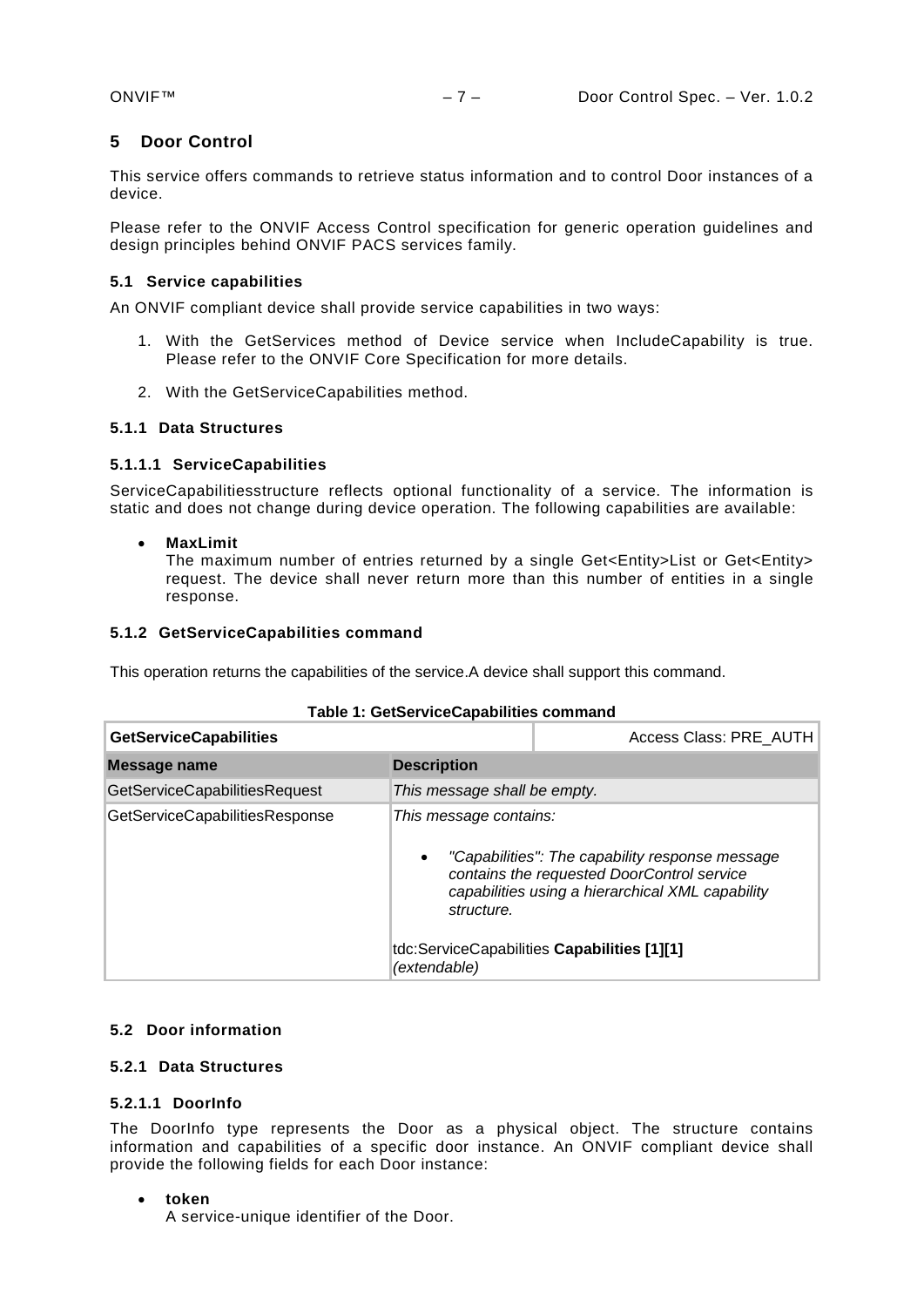- **Name** A user readable name. It shall be up to 64 characters.
- **Capabilities**

The capabilities of the Door; is of type DoorCapabilities.

To provide more information,the device may include the following optional field:

#### • **Description**

A user readable description. It shall be up to 1024 characters.

## **5.2.1.2 DoorCapabilities**

DoorCapabilitiesreflect optional functionality of a particular physical entity. Different door instances may have different set of capabilities. This information may change during device operation, e.g. if hardware settings are changed. The following capabilities are available:

• **Access**

Indicates whether or not this Door instance supports AccessDoor command to perform momentary access.

• **AccessTimingOverride**

Indicates that this Door instance supports overriding configured timing in the AccessDoor command.

• **Lock**

Indicates that this Door instance supports LockDoor command to lock the door.

• **Unlock**

Indicates that this Door instance supports UnlockDoor command to unlock the door.

• **Block**

Indicates that this Door instance supports BlockDoor command to block the door.

• **DoubleLock**

Indicates that this Door instance supports DoubleLockDoor command to lock multiple locks on the door.

• **LockDown**

Indicates that this Door instance supports LockDown (and LockDownRelease) commands to lock the door and put it in LockedDown mode.

• **LockOpen**

Indicates that this Door instance supports LockOpen (and LockOpenRelease) commands to unlock the door and put it in LockedOpen mode.

• **DoorMonitor**

Indicates that this Door instance has a DoorMonitor and supports the DoorPhysicalState event.

• **LockMonitor**

Indicates that this Door instance has a LockMonitor and supports the LockPhysicalState event.

#### • **DoubleLockMonitor**

Indicates that this Door instance has a DoubleLockMonitor and supports the DoubleLockPhysicalState event.

#### • **Alarm**

Indicates that this Door instance supports door alarm and the DoorAlarm event.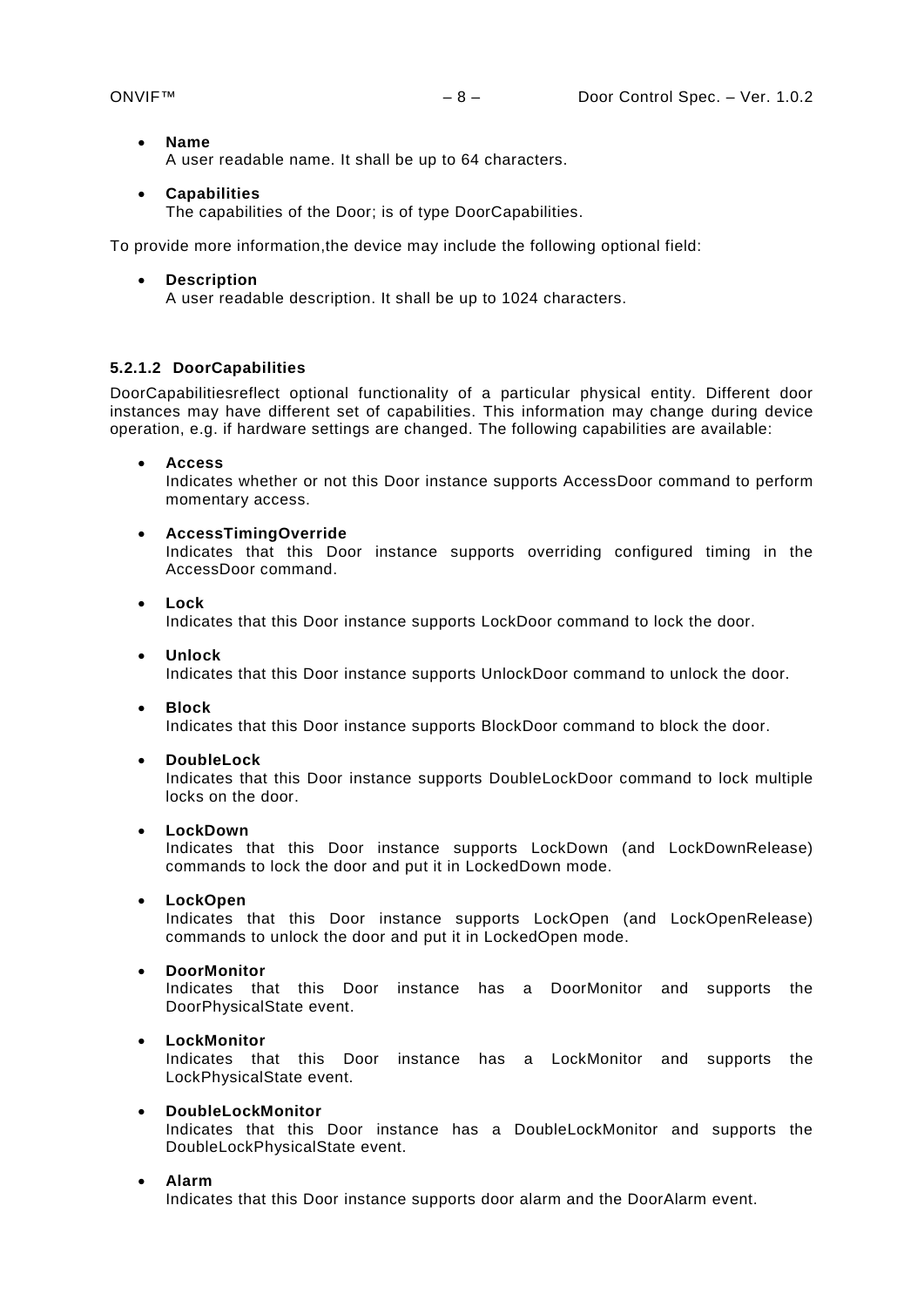#### • **Tamper**

Indicates that this Door instance has a Tamper detector and supports the DoorTamper event.

- **Fault**
	- Indicates that this Door instance supports door fault and the DoorFault event.

## <span id="page-8-0"></span>**5.2.2 GetDoorInfoList command**

This operation requests a list of all DoorInfo itemsprovided by the device. A device shall support this command.

A call to this method shall return a StartReference when not all data is returned and more data is available. The reference shall be valid for retrieving the next set of data. Please refer section 4.8.3 of Access Control Service Specification for more details.

The number of items returned shall not be greater than Limit parameter.

| <b>GetDoorInfoList</b>                                       |                                                                                                                                                                                                                                                                                                                                                                                                                                                     | Access Class: READ SYSTEM                                   |
|--------------------------------------------------------------|-----------------------------------------------------------------------------------------------------------------------------------------------------------------------------------------------------------------------------------------------------------------------------------------------------------------------------------------------------------------------------------------------------------------------------------------------------|-------------------------------------------------------------|
| <b>Message name</b>                                          | <b>Description</b>                                                                                                                                                                                                                                                                                                                                                                                                                                  |                                                             |
| GetDoorInfoListRequest                                       | This message contains:<br>"Limit": Maximum number of entries to return. If Limit<br>is omitted or if the value of Limit is higher than what<br>the device supports, then the device shall return its<br>maximum amount of entries.<br>"StartReference": Start returning entries from this<br>start reference. If not specified, entries shall start<br>from the beginning of the dataset.<br>xs:int Limit [0][1]<br>xs:string StartReference [0][1] |                                                             |
| GetDoorInfoListResponse                                      | This message contains:<br>"NextStartReference": StartReference to use in next<br>call to get the following items. If absent, no more<br>items to get.<br>"DoorInfo": List of DoorInfo items.<br>xs:string NextStartReference [0][1]<br>tdc:DoorInfo DoorInfo [0][unbounded]                                                                                                                                                                         |                                                             |
| <b>Fault codes</b>                                           | <b>Description</b>                                                                                                                                                                                                                                                                                                                                                                                                                                  |                                                             |
| env:Sender<br>ter:InvalidArgVal<br>ter:InvalidStartReference | start fetching from the beginning                                                                                                                                                                                                                                                                                                                                                                                                                   | StartReference is invalid or has timed out. Client needs to |

## **Table 2: GetDoorInfoList command**

## <span id="page-8-1"></span>**5.2.3 GetDoorInfo command**

This operation requests a list of DoorInfo items matching the given tokens. A device shall support this command.

The device shall ignore tokens it cannot resolve and may return an empty list if there are no Doors matching specified tokens.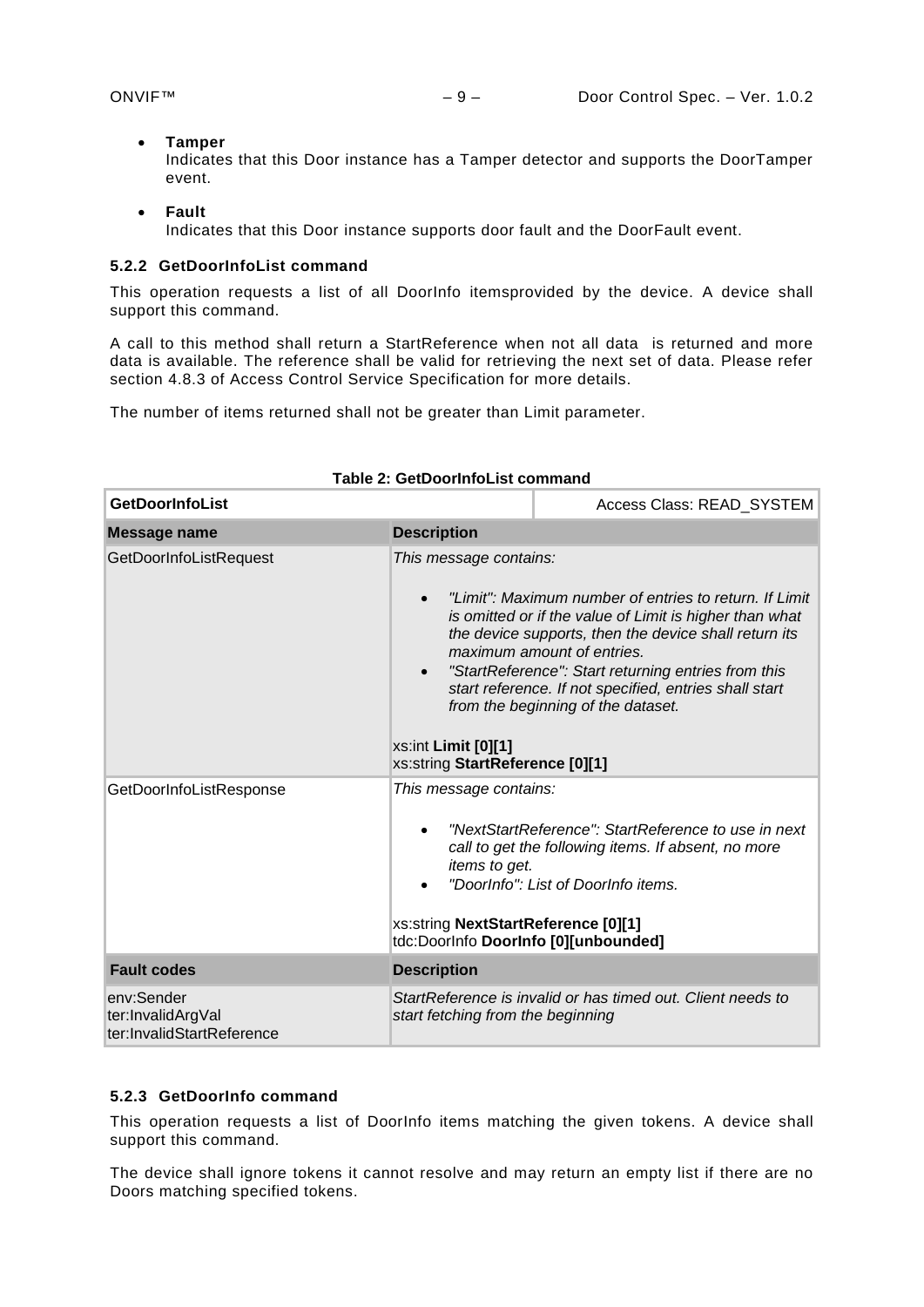If the number of requested items is greater than MaxLimit, a TooManyItems fault shall be returned.

| Table 3: GetDoorInfo command                      |                                                                                                                            |                                                         |  |  |
|---------------------------------------------------|----------------------------------------------------------------------------------------------------------------------------|---------------------------------------------------------|--|--|
| <b>GetDoorInfo</b>                                |                                                                                                                            | Access Class: READ_SYSTEM                               |  |  |
| Message name                                      | <b>Description</b>                                                                                                         |                                                         |  |  |
| GetDoorInfoRequest                                | This message contains:<br>"Token": Tokens of DoorInfo items to get.<br>$\bullet$<br>pt:ReferenceToken Token [1][unbounded] |                                                         |  |  |
| GetDoorInfoResponse                               | This message contains:<br>"DoorInfo": List of DoorInfo items.<br>$\bullet$<br>tdc:DoorInfo DoorInfo [0][unbounded]         |                                                         |  |  |
| <b>Fault codes</b>                                | <b>Description</b>                                                                                                         |                                                         |  |  |
| env:Sender<br>ter:InvalidArgs<br>ter:TooManyItems |                                                                                                                            | Too many items were requested, see MaxLimit capability. |  |  |

## <span id="page-9-0"></span>**5.3 Door status**

The state of the door may be affected by a number of operations that can be performed on it depending on its capabilities: LockDoor, UnlockDoor, AccessDoor, BlockDoor,<br>DoubleLockDoor, LockDownDoor, LockDownReleaseDoor, LockOpenDoor and LockDownDoor, LockDownReleaseDoor, LockOpenDoor and LockOpenReleaseDoor.

## <span id="page-9-1"></span>**5.3.1 Data Structures**

## **5.3.1.1 DoorState**

The DoorState structure contains current aggregate runtime status of Door.

The following fields are available:

• **DoorPhysicalState**

Physical state of the Door; it is of type DoorPhysicalState. A device that signals support for DoorMonitor capability for a particular door instance shall provide this field.

## • **LockPhysicalState**

Physical state of the Lock;it is of type LockPhysicalState. A device that signals support for LockMonitor capability for a particular door instance shall provide this field.

• **DoubleLockPhysicalState**

Physical state of the DoubleLock;it is of type LockPhysicalState. A device that signals support for DoubleLockMonitor capability for a particular door instance shall provide this field.

• **Alarm**

Alarm state of the door;it is of type DoorAlarmState. A device that signals support for Alarm capability for a particular door instance shall provide this field.

• **Tamper**

Tampering state of the door;it is of type DoorTamper. A device that signals support for Tamper capability for a particular door instance shall provide this field.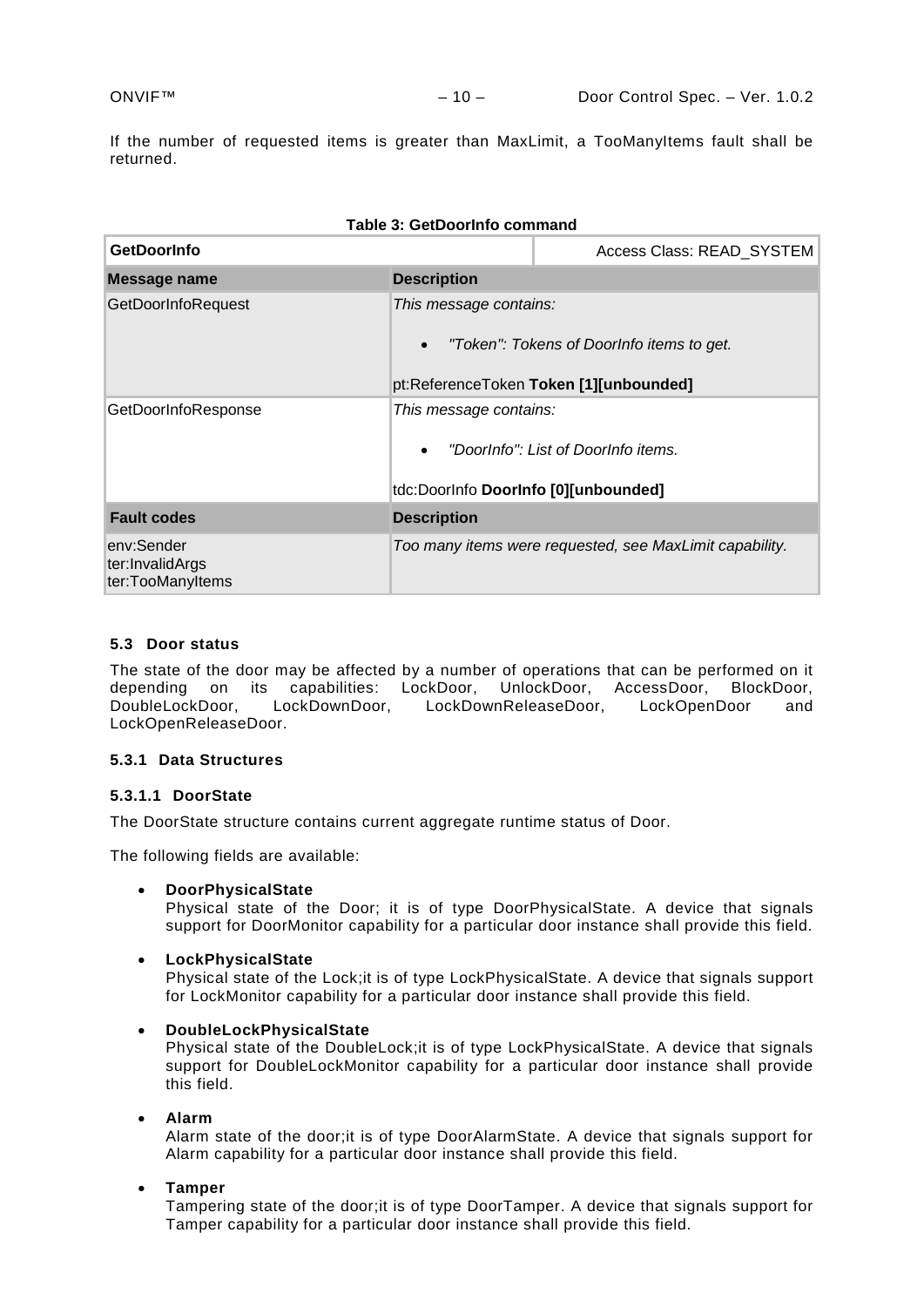• **Fault**

Fault information for door;it is of type DoorFault. A device that signals support for Fault capability for a particular door instance shall provide this field.

#### • **DoorMode**

The logical operating mode of the door;it is of type DoorMode. An ONVIF compatible device shall report current operating mode in this field.

The following data types define states of DoorState elements.

## **5.3.1.2 Enumeration: DoorPhysicalState**

The physical state of a Door. The following values are available:

• **Unknown**

Value is currently unknown (possibly due to initialization or monitors not giving a conclusive result).

- **Open** Door is open.
- **Closed** Door is closed.
- **Fault** Door monitor fault is detected.

#### **5.3.1.3 Enumeration: LockPhysicalState**

The physical state of a Lock (including Double Lock). The following values are available:

- **Unknown** Value is currently not known.
- **Locked** Lock is activated.
- **Unlocked** Lock is not activated.
- **Fault** Lock fault is detected.

## **5.3.1.4 Enumeration: DoorAlarmState**

Describes the state of a Door with regard to alarms. The following values are available:

- **Normal** No alarm.
- **DoorForcedOpen** Door is forced open.
- **DoorOpenTooLong** Door is held open too long.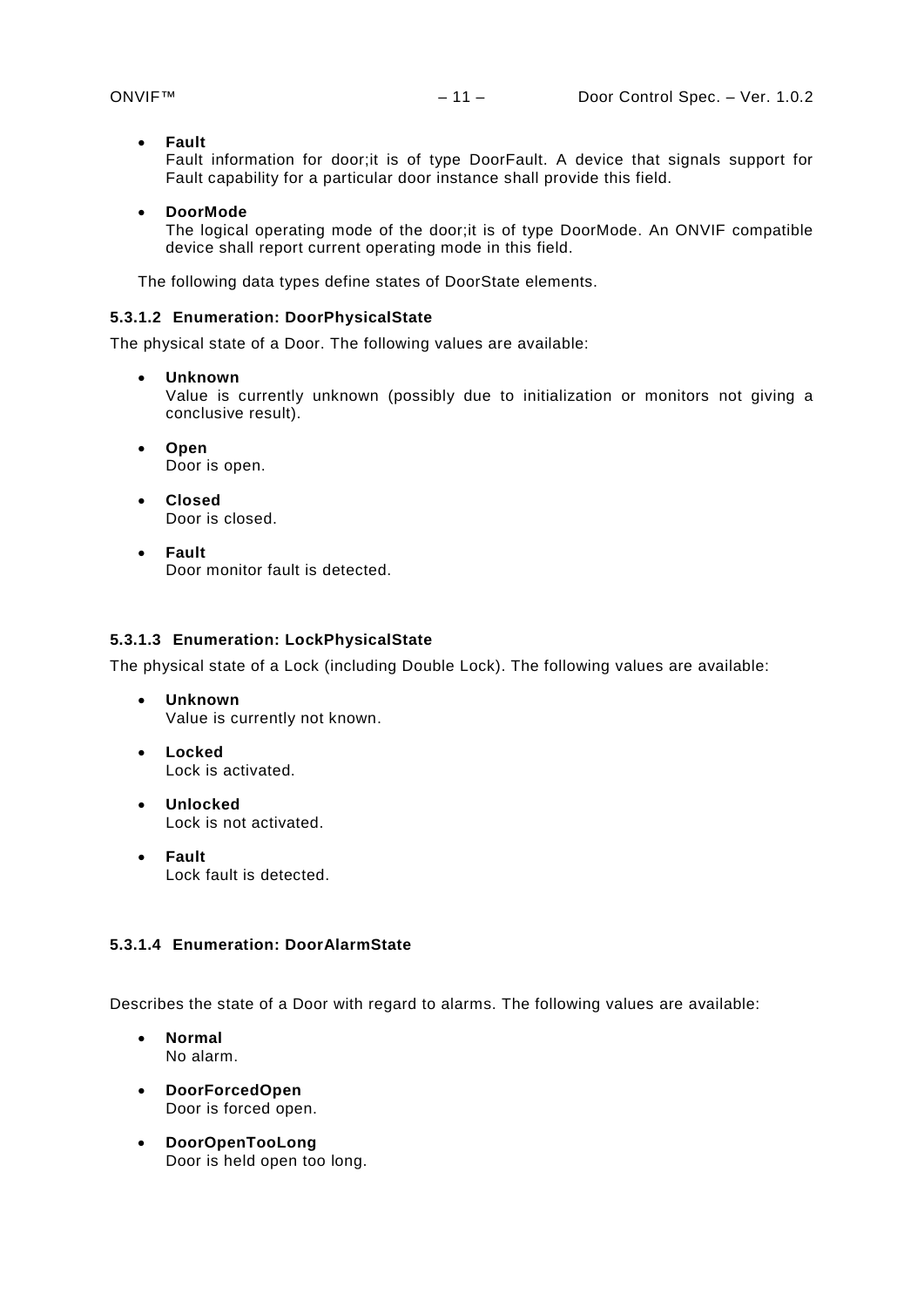## **5.3.1.5 DoorTamper**

Tampering information for a Door.The following fieldsare available:

• **Reason**

Optional field; Details describing tampering state change (e.g., reason, place and time).

- NOTE: All fields (including this one) which are designed to give end-user promptscan be localized to the customer's native language.
	- **State**

State of the tamper detector; it is of type DoorTamperState.

## **5.3.1.6 Enumeration: DoorTamperState**

Describes the state of a Tamper detector. The following values are available:

- **Unknown** Value is currently not known.
- **NotInTamper** No tampering is detected.
- **TamperDetected** Tampering is detected.

## **5.3.1.7 DoorFault**

Fault information for a Door. This can be extended with optional attributes in the future. The following fields are available:

- **Reason** Optional reason for fault.
- **State**

Overall fault state for the door; it is of type DoorFaultState. If there are any faults, the value shall be: FaultDetected. Details of the detected fault shall be found in the Reason field, and/or the various DoorState fields and/or in extensions to this structure.

It can be extended with optional attributes in the future.

## **5.3.1.8 Enumeration: DoorFaultState**

Describes the state of a Door fault. The following values are available:

- **Unknown** Fault state is unknown.
- **NotInFault** No fault is detected.
- **FaultDetected** Fault is detected.

## <span id="page-11-0"></span>**5.3.1.9 Enumeration: DoorMode**

DoorMode parameters describe current Door mode from a logical perspective.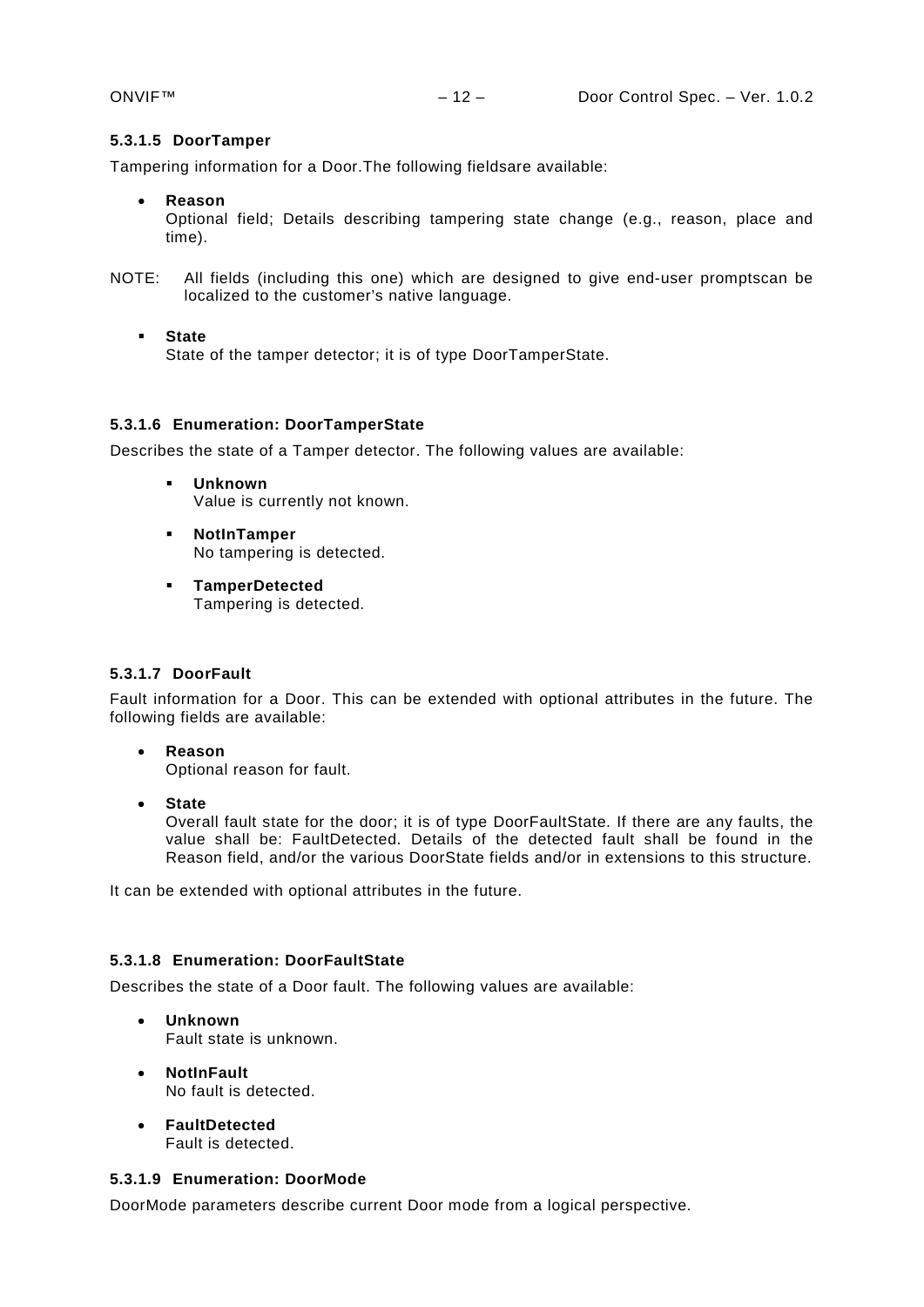The following values are available:

## • **Unknown**

The Door is in an Unknown state.

<span id="page-12-2"></span>• **Locked**

The Door is in a Locked state.In this mode the device shall provide momentary access using the AccessDoor method if supported by the Door instance.

#### <span id="page-12-3"></span>• **Unlocked**

The Door is in an Unlocked (Permanent Access) state. Alarms related to door timing operations such as open too long or forced are masked in this mode.

#### <span id="page-12-1"></span>• **Accessed**

The Door is in an Accessed state (momentary/temporary access). Alarms related to timing operations such as "door forced" are masked in this mode.

#### <span id="page-12-4"></span>• **Blocked**

The Door is in a Blocked state (Door is locked, and AccessDoor requests are ignored, i.e., it is not possible for door to go to Accessed state).

#### <span id="page-12-5"></span>• **LockedDown**

The Door is in a LockedDown state (Door is locked) until released using the LockDownReleaseDoor command. AccessDoor, LockDoor, UnlockDoor, BlockDoor, and LockOpenDoor requests are ignored, i.e., it is not possible for door to go to Accessed, Locked, Unlocked, Blocked or LockedOpen state.

#### <span id="page-12-6"></span>• **LockedOpen**

The Door is in a LockedOpen state (Door is unlocked) until released using the LockOpenReleaseDoor command. AccessDoor, LockDoor, UnlockDoor, BlockDoor, and LockDownDoor requests are ignored, i.e., it is not possible for door to go to Accessed, Locked, Unlocked, Blocked or LockedDown state.

#### <span id="page-12-7"></span>• **DoubleLocked**

The Door is in a Double Locked state - for doors with multiple locks. If the door does not have any DoubleLock, this shall be treated as a normal Locked mode.When changing to an Unlocked mode from the DoubleLocked mode, the door may first go to Locked state before unlocking.

## <span id="page-12-0"></span>**5.3.2 GetDoorState command**

This operation requests the state of a Door specified by the Token.A device shall be capable of reporting the status of a door using a DoorState structure available from the GetDoorState command.

| <b>GetDoorState</b>                                                         |                           | Access Class: READ_SYSTEM_SENSITIVE                                                                                   |  |
|-----------------------------------------------------------------------------|---------------------------|-----------------------------------------------------------------------------------------------------------------------|--|
| Message name                                                                | <b>Description</b>        |                                                                                                                       |  |
| <b>GetDoorStateRequest</b>                                                  | $\bullet$<br>(extendable) | This message contains:<br>"Token": Token of the Door instance to get the state for.<br>pt:ReferenceToken Token [1][1] |  |
| GetDoorStateResponse<br>This message contains:<br>$\bullet$<br>(extendable) |                           | "DoorState": The state of the door.<br>tdc:DoorState DoorState [1][1]                                                 |  |

## **Table 4 GetDoorState command**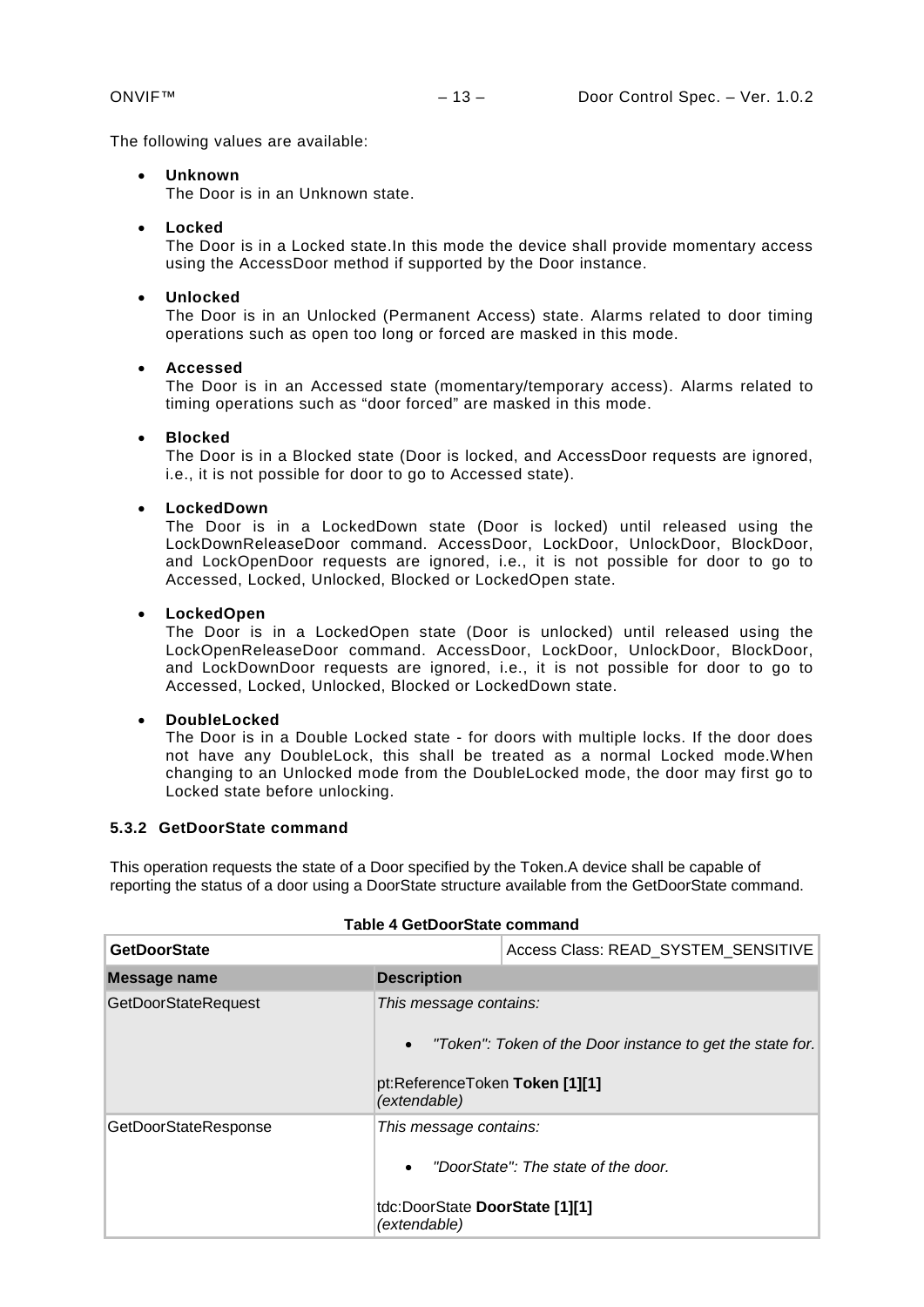| <b>Fault codes</b>                              | <b>Description</b>                |
|-------------------------------------------------|-----------------------------------|
| env:Sender<br>ter:InvalidArgVal<br>ter:NotFound | The specified token is not found. |

#### <span id="page-13-0"></span>**5.4 Door control commands**

The service control commands contain operations that allow modifying Door instances states and controlling Door instances of a device.

## <span id="page-13-1"></span>**5.4.1 AccessDoor command**

This operation allowsmomentarily accessing a Door. It invokes the functionality typically used when a card holder presents a card to a card reader at the door and is granted access.

The DoorMode shall change to Accessed state. Please refer to [Accessed](#page-12-1) mode in section [5.3.1](#page-11-0) for more details.

The Doorshall remain accessiblefor the defined time. When the time span elapses, the DoorMode shall change back to its previous state.

If the request cannot be fulfilled, a Failure fault shall be returned.

Please refer to section [5.3.1](#page-11-0) for details about Door Modes restrictions.

A device that signals support forAccess capability for a particular Door instance shall support this command. A device that signals support forAccessTimingOverride capability for a particular Door instance shall also provide optional timing parameters (AccessTime, OpenTooLongTime and PreAlarmTime) when performing AccessDoor command.

The device shall take the best effort approach for parametersnot supported, it must fallback to preconfigured time or limit the time to the closest supported time if the specified time is out of range.

| <b>AccessDoor</b>        |                                                                                                                                                                                                                                                                                            | Access Class: ACTUATE                                                                                                                                                                                                                                                                                                                                                                                                     |
|--------------------------|--------------------------------------------------------------------------------------------------------------------------------------------------------------------------------------------------------------------------------------------------------------------------------------------|---------------------------------------------------------------------------------------------------------------------------------------------------------------------------------------------------------------------------------------------------------------------------------------------------------------------------------------------------------------------------------------------------------------------------|
| <b>Message name</b>      | <b>Description</b>                                                                                                                                                                                                                                                                         |                                                                                                                                                                                                                                                                                                                                                                                                                           |
| <b>AccessDoorRequest</b> | This message contains:<br>$\bullet$<br>$\bullet$<br>specified.<br>$\bullet$<br>$\bullet$<br>if specified.<br>pt:ReferenceToken Token [1][1]<br>xs:boolean UseExtendedTime [0][1]<br>xs:duration AccessTime [0][1]<br>xs:duration OpenTooLongTime [0][1]<br>xs:duration PreAlarmTime [0][1] | "Token": Token of the Door instance to control.<br>"UseExtendedTime": Optional - Indicates that the<br>configured extended time should be used.<br>"AccessTime": Optional - overrides AccessTime if<br>"OpenTooLongTime": Optional - overrides<br>OpenTooLongTime if specified (DOTL).<br>"PreAlarmTime": Optional - overrides PreAlarmTime<br>"Extension": Future extension.<br>tdc:AccessDoorExtension Extension [0][1] |
| AccessDoorResponse       | This message is typically empty, but is extendable                                                                                                                                                                                                                                         |                                                                                                                                                                                                                                                                                                                                                                                                                           |
| <b>Fault codes</b>       | <b>Description</b>                                                                                                                                                                                                                                                                         |                                                                                                                                                                                                                                                                                                                                                                                                                           |
| env:Sender               | The specified token is not found.                                                                                                                                                                                                                                                          |                                                                                                                                                                                                                                                                                                                                                                                                                           |

## **Table 5 AccessDoor command**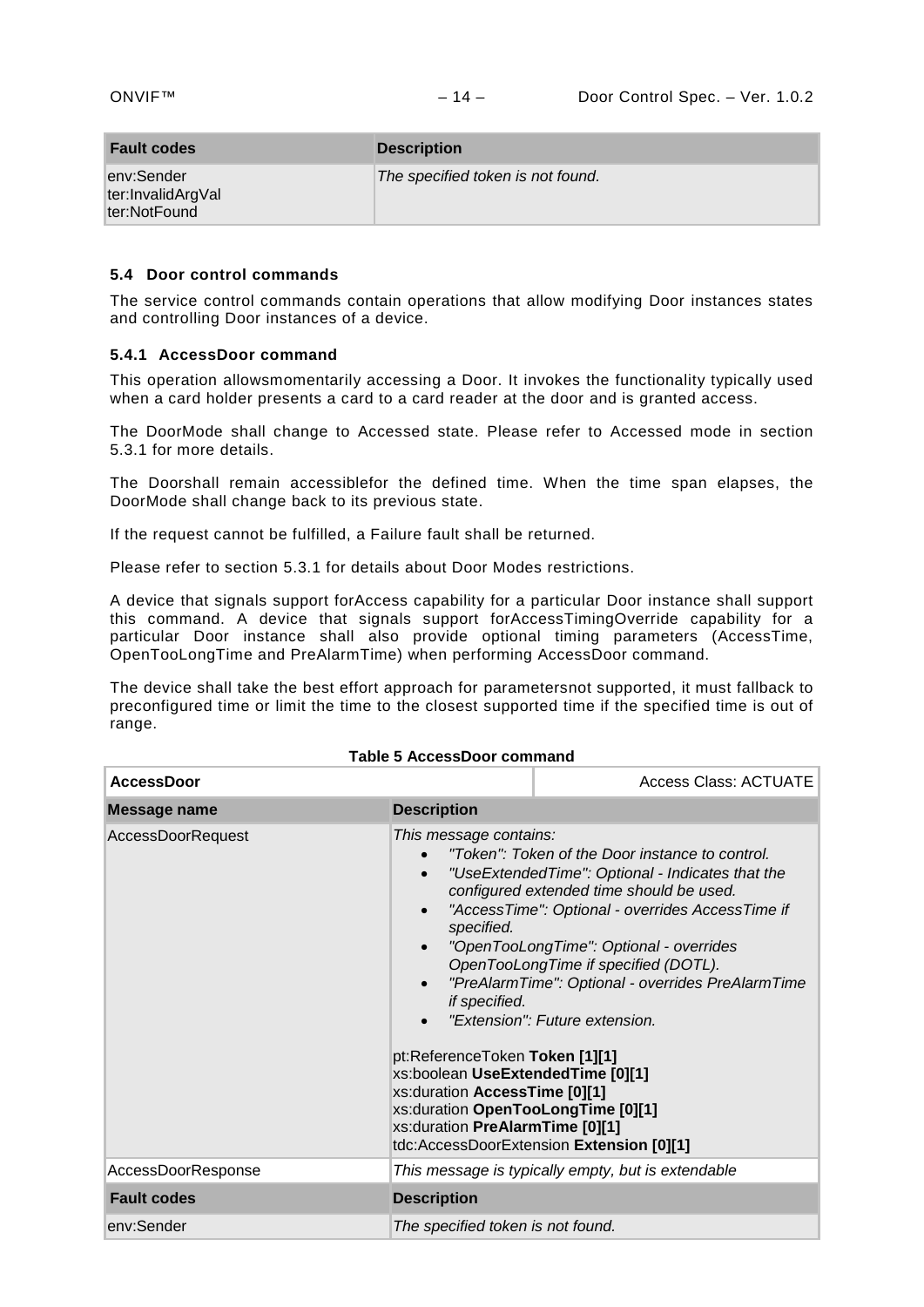| ter:InvalidArgVal<br>ter:NotFound          |                                                     |
|--------------------------------------------|-----------------------------------------------------|
| lenv:Receiver<br>ter:Action<br>ter:Failure | Failed to go to Accessed state and unlock the door. |

## <span id="page-14-2"></span><span id="page-14-0"></span>**5.4.2 LockDoor command**

This operation allows locking a Door.The DoorMode shall change to Locked state. Please refer to [Locked](#page-12-2) mode in section [5.3.1](#page-11-0) for more details.

A device that signals support forLock capability for a particular Door instance shall support this command.

If the request cannot be fulfilled, a Failure fault shall be returned.Please refer to section [5.3.1](#page-11-0) for more details about Door Modes restrictions.

| <b>LockDoor</b>                                 |                                                                                                                             | Access Class: ACTUATE |
|-------------------------------------------------|-----------------------------------------------------------------------------------------------------------------------------|-----------------------|
| Message name                                    | <b>Description</b>                                                                                                          |                       |
| LockDoorRequest                                 | This message contains:<br>"Token": Token of the Door instance to control.<br>pt:ReferenceToken Token [1][1]<br>(extendable) |                       |
| LockDoorResponse                                | This message is typically empty, but is extendable                                                                          |                       |
| <b>Fault codes</b>                              | <b>Description</b>                                                                                                          |                       |
| env:Sender<br>ter:InvalidArgVal<br>ter:NotFound | The specified token is not found.                                                                                           |                       |
| env:Receiver<br>ter:Action<br>ter:Failure       | Failed to go to Locked state.                                                                                               |                       |

#### **Table 6 LockDoor command**

## <span id="page-14-1"></span>**5.4.3 UnlockDoor command**

This operation allowsunlocking a Door.The DoorMode shall change to Unlocked state.Please refer to [Unlocked](#page-12-3) mode in section [5.3.1](#page-11-0) for more details.

A device that signals support for Unlock capability for a particular Door instance shall support this command.

If the request cannot be fulfilled, a Failure fault shall be returned.Please refer to section [5.3.1](#page-11-0) for more details about Door Modes restrictions.

| <b>UnlockDoor</b> |                        | Access Class: ACTUATE                           |
|-------------------|------------------------|-------------------------------------------------|
| Message name      | <b>Description</b>     |                                                 |
| UnlockDoorRequest | This message contains: | "Token": Token of the Door instance to control. |

#### **Table 7 UnlockDoor command**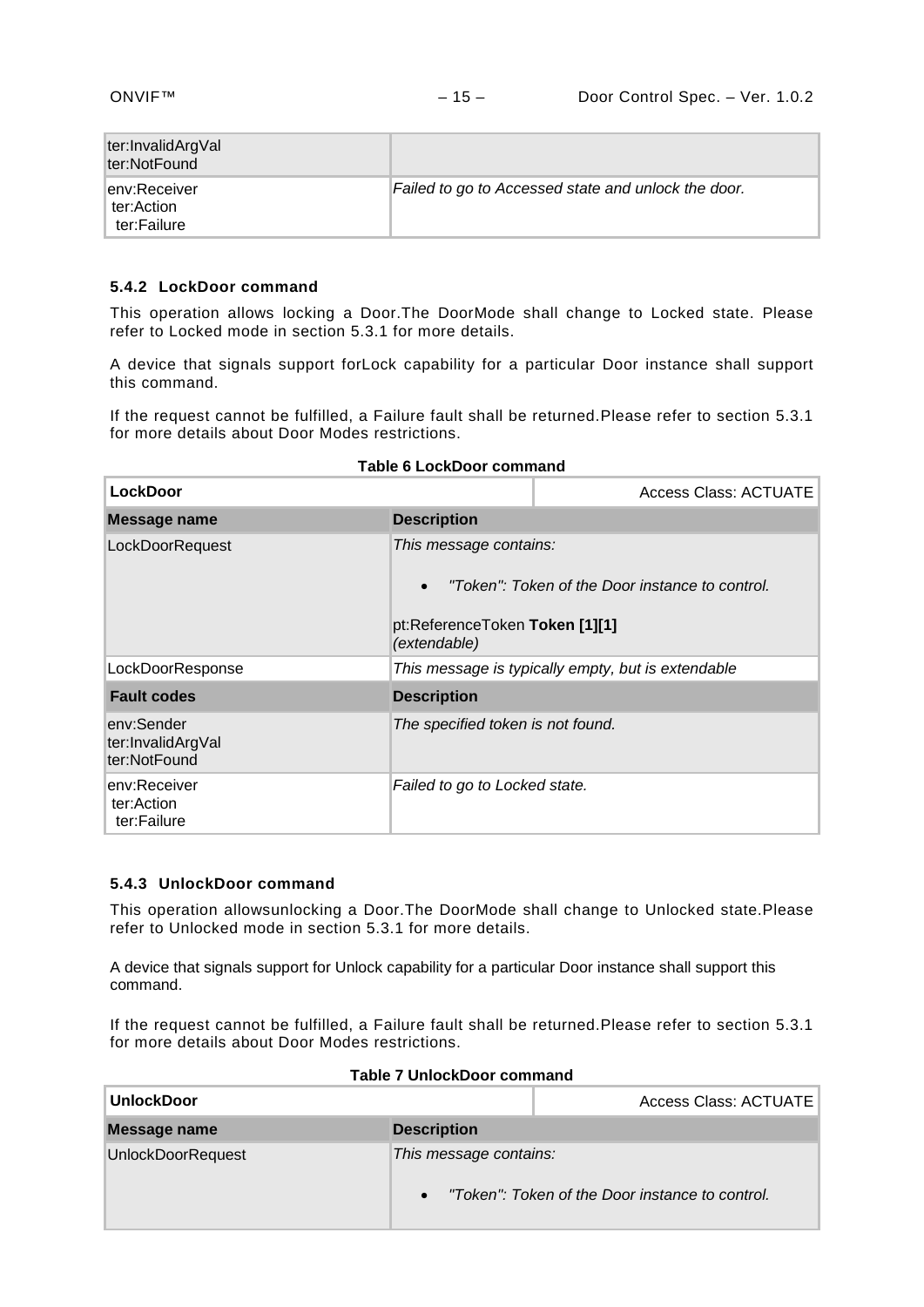|                                                 | pt:ReferenceToken Token [1][1]<br>(extendable)     |
|-------------------------------------------------|----------------------------------------------------|
| UnlockDoorResponse                              | This message is typically empty, but is extendable |
| <b>Fault codes</b>                              | <b>Description</b>                                 |
| env:Sender<br>ter:InvalidArgVal<br>ter:NotFound | The specified token is not found.                  |
| env:Receiver<br>ter:Action<br>ter:Failure       | Failed to go to Unlocked state.                    |

## <span id="page-15-0"></span>**5.4.4 BlockDoor command**

This operation allows blocking a Door and preventing momentary access (AccessDoor command). The DoorMode shall change to Blocked state.Please refer to [Blocked](#page-12-4) mode in section [5.3.1](#page-11-0) for more details.

A device that signals support forBlock capability for a particular Door instance shall support this command.

If the request cannot be fulfilled, a Failure fault shall be returned.Please refer to section [5.3.1](#page-11-0) for more details about Door Modes restrictions.

| <b>BlockDoor</b>                                |                                                                                       | Access Class: ACTUATE                              |
|-------------------------------------------------|---------------------------------------------------------------------------------------|----------------------------------------------------|
| Message name                                    | <b>Description</b>                                                                    |                                                    |
| <b>BlockDoorRequest</b>                         | This message contains:<br>$\bullet$<br>pt:ReferenceToken Token [1][1]<br>(extendable) | "Token": Token of the Door instance to control.    |
| <b>BlockDoorResponse</b>                        |                                                                                       | This message is typically empty, but is extendable |
| <b>Fault codes</b>                              | <b>Description</b>                                                                    |                                                    |
| env:Sender<br>ter:InvalidArgVal<br>ter:NotFound | The specified token is not found.                                                     |                                                    |
| env:Receiver<br>ter:Action<br>ter:Failure       | Failed to go to Blocked state.                                                        |                                                    |

#### **Table 8 BlockDoor command**

## <span id="page-15-1"></span>**5.4.5 LockDownDoor command**

This operation allowslocking and preventingother actionsuntil a LockDownRelease command is invoked.The DoorMode shall change to LockedDown state.Please refer to [LockedDown](#page-12-5) mode in section [5.3.1](#page-11-0) for more details.

The device shall ignore other door control commands until a LockDownRelease command is performed.

A device that signals support for LockDown capability for a particular Door instance shall support this command.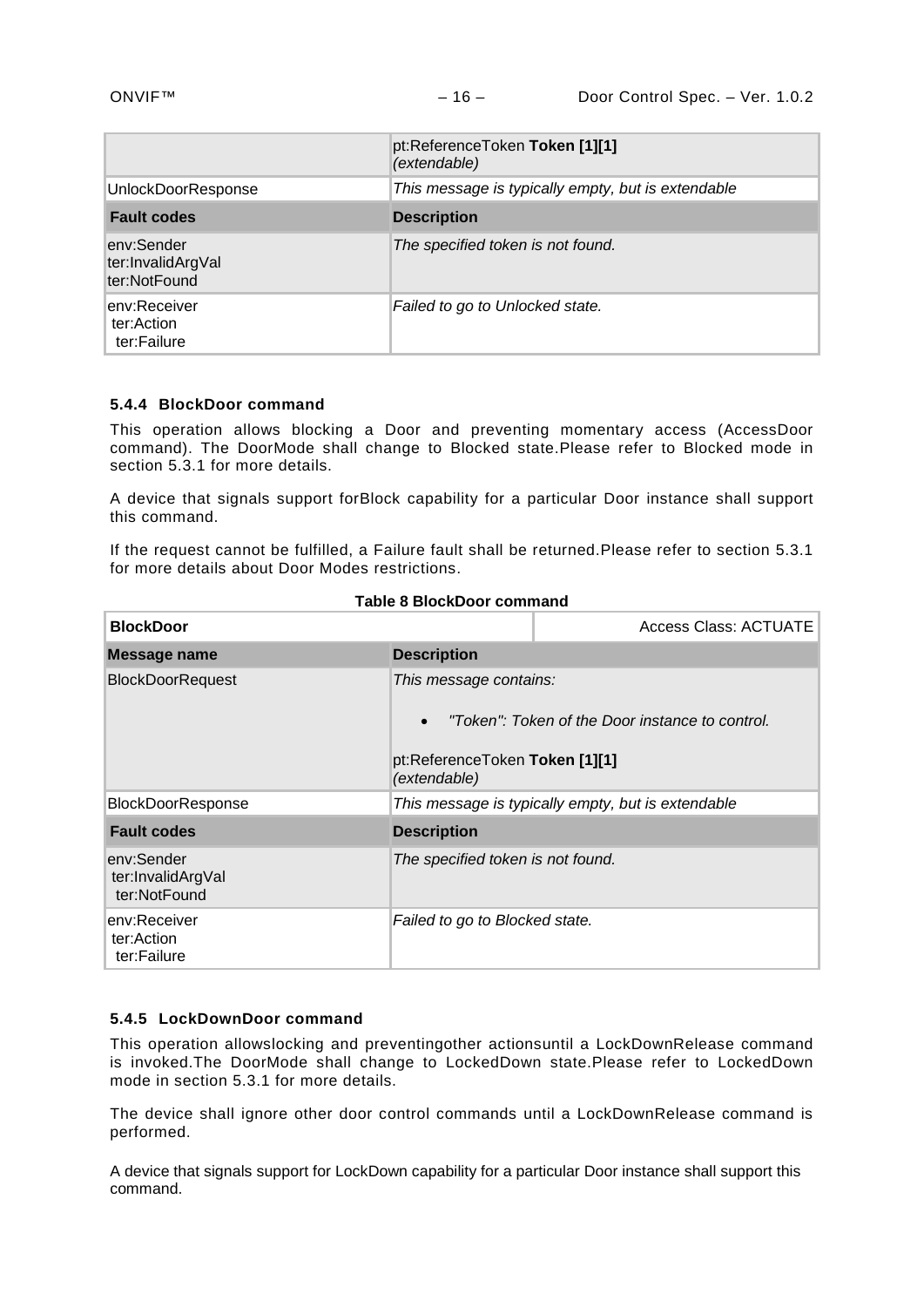If a device supportsDoubleLockcapability for a particular Door instance, that operation may be engaged as well.

If the request cannot be fulfilled, a Failure faultshall be returned.Please refer to section [5.3.1](#page-11-0) for more details about Door Modes restrictions.

| <b>LockDownDoor</b>                             |                                                                                       | <b>Access Class: ACTUATE</b>                       |
|-------------------------------------------------|---------------------------------------------------------------------------------------|----------------------------------------------------|
| Message name                                    | <b>Description</b>                                                                    |                                                    |
| LockDownDoorRequest                             | This message contains:<br>$\bullet$<br>pt:ReferenceToken Token [1][1]<br>(extendable) | "Token": Token of the Door instance to control.    |
| LockDownDoorResponse                            |                                                                                       | This message is typically empty, but is extendable |
| <b>Fault codes</b>                              | <b>Description</b>                                                                    |                                                    |
| env:Sender<br>ter:InvalidArgVal<br>ter:NotFound | The specified token is not found.                                                     |                                                    |
| env:Receiver<br>ter:Action<br>ter:Failure       | Failed to go to a LockedDown state.                                                   |                                                    |

#### **Table 9 LockDownDoor command**

## <span id="page-16-0"></span>**5.4.6 LockDownReleaseDoor command**

This operation allows releasing the LockedDown state of a Door.The DoorMode shall change back to its previous/next state. It is not defined what the previous/next state shall be, but typically - Locked.A device that signals support for LockDown capability for a particular Door instance shall support this command.

This method shall only succeed if the current DoorMode is LockedDown.

| <b>LockDownReleaseDoor</b>                      |                                                                                       | Access Class: ACTUATE                              |
|-------------------------------------------------|---------------------------------------------------------------------------------------|----------------------------------------------------|
| Message name                                    | <b>Description</b>                                                                    |                                                    |
| LockDownReleaseDoorRequest                      | This message contains:<br>$\bullet$<br>pt:ReferenceToken Token [1][1]<br>(extendable) | "Token": Token of the Door instance to control.    |
| LockDownReleaseDoorResponse                     |                                                                                       | This message is typically empty, but is extendable |
| <b>Fault codes</b>                              | <b>Description</b>                                                                    |                                                    |
| env:Sender<br>ter:InvalidArgVal<br>ter:NotFound | The specified token is not found.                                                     |                                                    |
| env:Receiver<br>ter:Action<br>ter:Failure       | Failed to leave LockedDown state.                                                     |                                                    |

**Table 10 LockDownReleaseDoor command**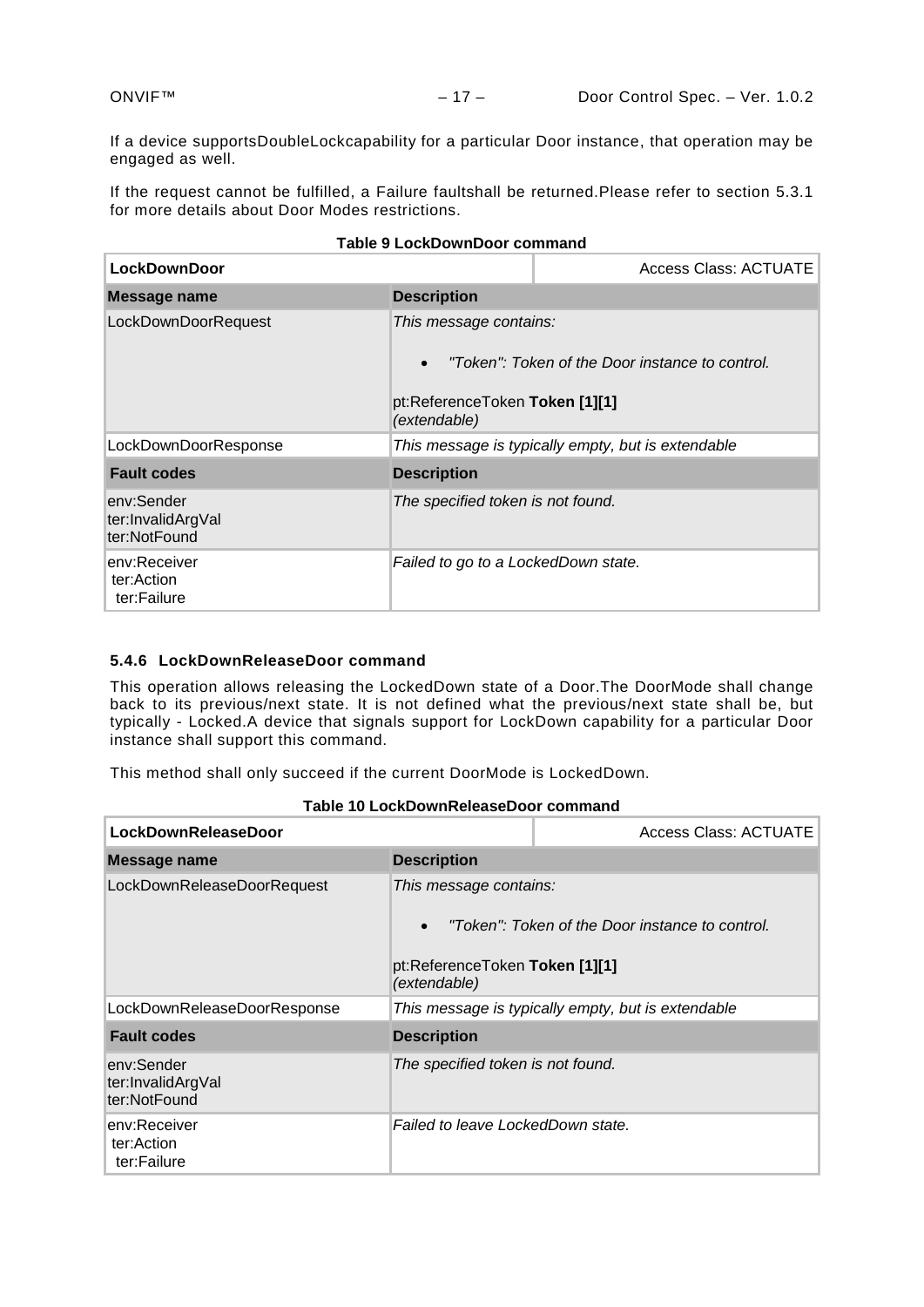## <span id="page-17-0"></span>**5.4.7 LockOpenDoor command**

This operation allowsunlocking a Door and preventingother actions until LockOpenRelease method is invoked.The DoorMode shall change to LockedOpen state.Please refer to [LockedOpen](#page-12-6) mode in section [5.3.1](#page-11-0) for more details.

The device shall ignore other door control commands until a LockOpenRelease command is performed.

A device that signals support for LockOpen capability for a particular Door instance shall support this command.

If the request cannot be fulfilled, a Failure fault shall be returned.Please refer to section [5.3.1](#page-11-0) for more details about Door Modes restrictions.

| <b>LockOpenDoor</b>                             |                                                                                       | Access Class: ACTUATE                              |
|-------------------------------------------------|---------------------------------------------------------------------------------------|----------------------------------------------------|
| <b>Message name</b>                             | <b>Description</b>                                                                    |                                                    |
| LockOpenDoorRequest                             | This message contains:<br>$\bullet$<br>pt:ReferenceToken Token [1][1]<br>(extendable) | "Token": Token of the Door instance to control.    |
| LockOpenDoorResponse                            |                                                                                       | This message is typically empty, but is extendable |
| <b>Fault codes</b>                              | <b>Description</b>                                                                    |                                                    |
| env:Sender<br>ter:InvalidArgVal<br>ter:NotFound | The specified token is not found.                                                     |                                                    |
| env:Receiver<br>ter:Action<br>ter:Failure       | Failed to go to LockedOpen state.                                                     |                                                    |

## **Table 11 LockOpenDoor command**

## <span id="page-17-1"></span>**5.4.8 LockOpenReleaseDoor command**

This operation allows releasing the LockedOpen state of a Door.The DoorMode shall change state from the LockedOpen state back to its previous/next state. It is not defined what the previous/next state shall be, but typically - Unlocked.A device that signals support for LockOpen capability for a particular Door instance shall support this command.

This method shall only succeed if the current DoorMode is LockedOpen.

#### **Table 12 LockOpenReleaseDoor command**

| LockOpenReleaseDoor         |                                                                                       | <b>Access Class: ACTUATE</b>                       |
|-----------------------------|---------------------------------------------------------------------------------------|----------------------------------------------------|
| Message name                | <b>Description</b>                                                                    |                                                    |
| LockOpenReleaseDoorRequest  | This message contains:<br>$\bullet$<br>pt:ReferenceToken Token [1][1]<br>(extendable) | "Token": Token of the Door instance to control.    |
| LockOpenReleaseDoorResponse |                                                                                       | This message is typically empty, but is extendable |
| <b>Fault codes</b>          | <b>Description</b>                                                                    |                                                    |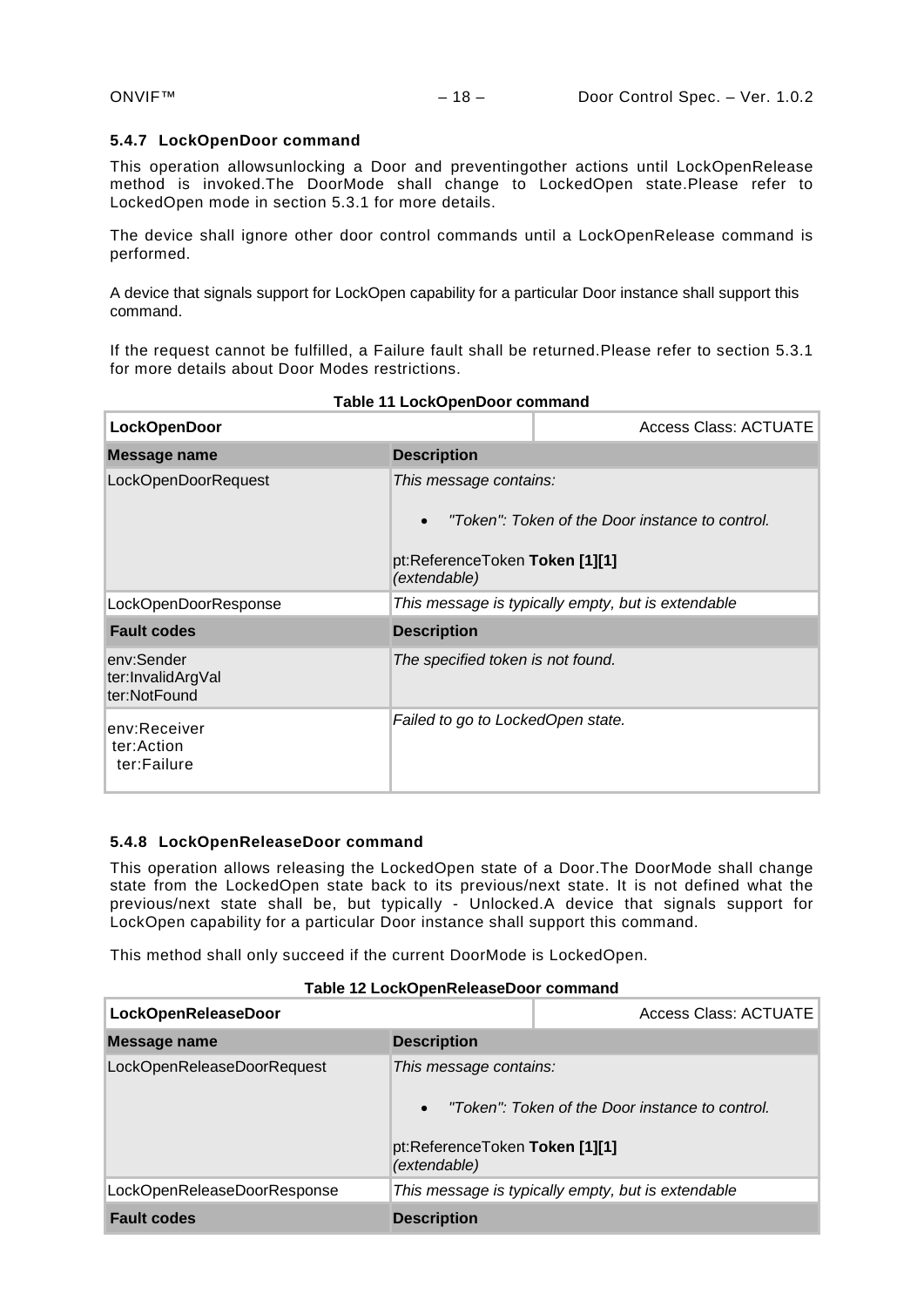| lenv:Sender<br>ter:InvalidArgVal<br>ter:NotFound | The specified token is not found. |
|--------------------------------------------------|-----------------------------------|
| lenv:Receiver<br>ter:Action<br>ter:Failure       | Failed to leave LockedOpen state. |

#### <span id="page-18-0"></span>**5.4.9 DoubleLockDoor command**

This operation is used for securely locking a Door.A call to this method shall changeDoorMode state to DoubleLocked.Please refer to [DoubleLocked](#page-12-7) mode in section [5.3.1](#page-11-0) for more details.

A device that signals support for DoubleLock capability for a particular Door instance shall support this command. Otherwise this method can be performed as a standard Lock operation (see [5.4.2LockDoor command\)](#page-14-2).

If the door has an extra lock that shall be locked as well.

If the request cannot be fulfilled, a Failure fault shall be returned.

| <b>DoubleLockDoor</b>                           |                                                                                       | Access Class: ACTUATE                              |
|-------------------------------------------------|---------------------------------------------------------------------------------------|----------------------------------------------------|
| Message name                                    | <b>Description</b>                                                                    |                                                    |
| <b>DoubleLockDoorRequest</b>                    | This message contains:<br>$\bullet$<br>pt:ReferenceToken Token [1][1]<br>(extendable) | "Token": Token of the Door instance to control.    |
| DoubleLockDoorResponse                          |                                                                                       | This message is typically empty, but is extendable |
| <b>Fault codes</b>                              | <b>Description</b>                                                                    |                                                    |
| env:Sender<br>ter:InvalidArgVal<br>ter:NotFound | The specified token is not found.                                                     |                                                    |
| env:Receiver<br>ter:Action<br>ter:Failure       | Failed to go to DoubleLocked state.                                                   |                                                    |

## **Table 13 DoubleLockDoor command**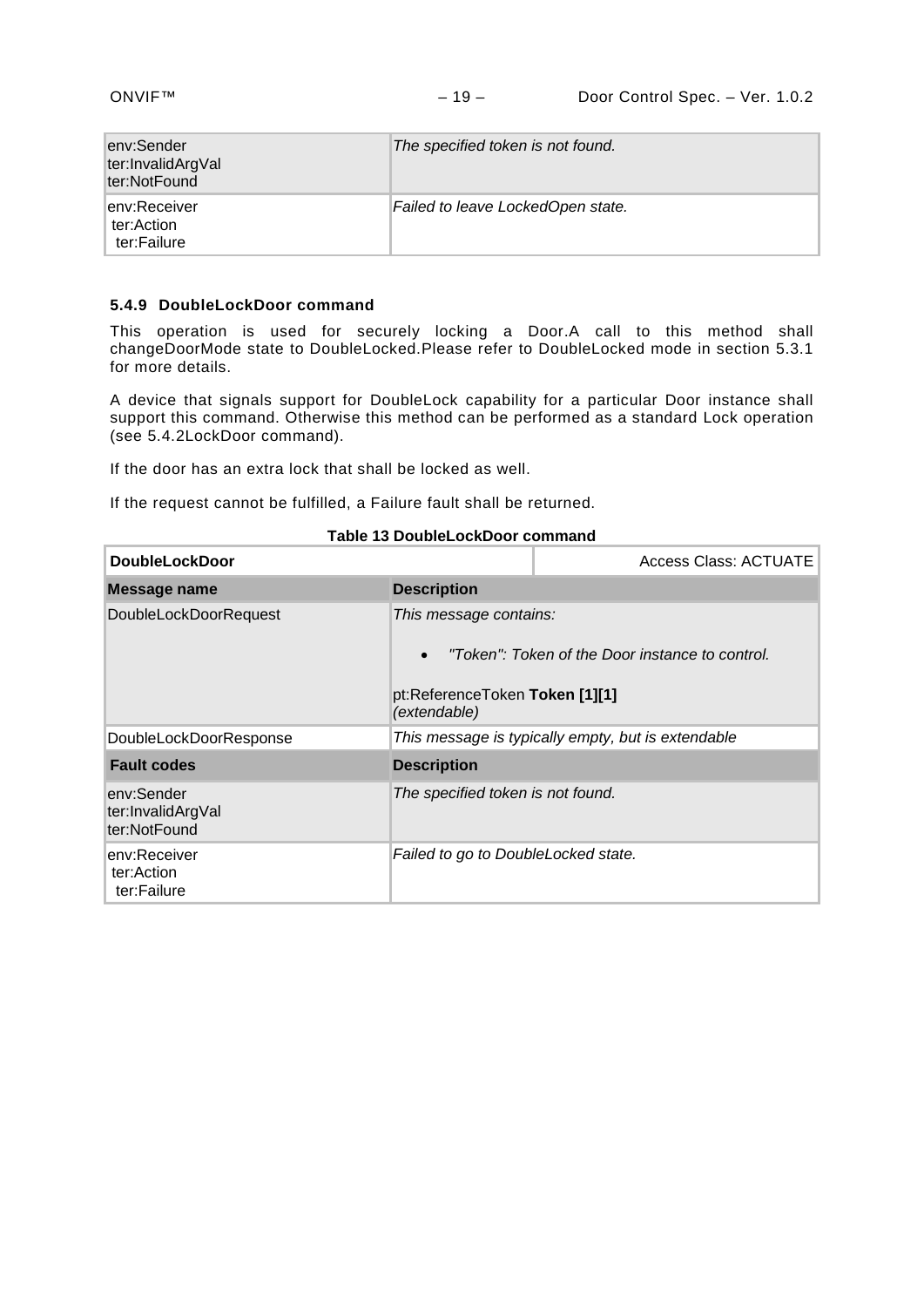#### <span id="page-19-0"></span>**6 Notification Topics**

This section defines notification topics specific to Door Control service.

Please refer to Access Control specification for generic operation guidelines and design principles behind ONVIF PACS services family.

## <span id="page-19-1"></span>**6.1 Status changes**

Whenever a door mode is changed, the device shall provide the following event:

```
Topic: tns1:Door/State/DoorMode
<tt:MessageDescription IsProperty="true">
<tt:Source>
<tt:SimpleItemDescription Name="DoorToken" Type="pt:ReferenceToken"/>
</tt:Source>
<tt:Data>
<tt:SimpleItemDescription Name="State" Type="tdc:DoorMode"/>
</tt:Data>
</tt:MessageDescription>
```
A device that signals support for DoorMonitor capability for a particular door instance shall provide the following event whenever the physical state of this door is changed:

```
Topic: tns1:Door/State/DoorPhysicalState
```

```
<tt:MessageDescription IsProperty="true">
<tt:Source>
<tt:SimpleItemDescription Name="DoorToken" Type="pt:ReferenceToken"/>
</tt:Source>
<tt:Data>
<tt:SimpleItemDescription Name="State" Type="tdc:DoorPhysicalState"/>
</tt:Data>
</tt:MessageDescription>
```
A device that signals support for LockMonitor capability for a particular door instance shall provide the following event whenever the physical state of this door's lock is changed:

```
Topic: tns1:Door/State/LockPhysicalState
<tt:MessageDescription IsProperty="true">
<tt:Source>
<tt:SimpleItemDescription Name="DoorToken" Type="pt:ReferenceToken"/>
</tt:Source>
<tt:Data>
<tt:SimpleItemDescription Name="State" Type="tdc:LockPhysicalState"/>
</tt:Data>
</tt:MessageDescription>
```
A device that signals support for DoubleLockMonitor capability for a particular door instance shall provide the following event whenever the physical state of this door's secure lock is changed:

```
Topic: tns1:Door/State/DoubleLockPhysicalState
<tt:MessageDescription IsProperty="true">
<tt:Source>
<tt:SimpleItemDescription Name="DoorToken" Type="pt:ReferenceToken"/>
</tt:Source>
<tt:Data>
<tt:SimpleItemDescription Name="State" Type="tdc:LockPhysicalState"/>
</tt:Data>
</tt:MessageDescription>
```
A device that signals support for Alarm capability for a particular door instance shall provide the following event whenever the alarm state of this door is changed: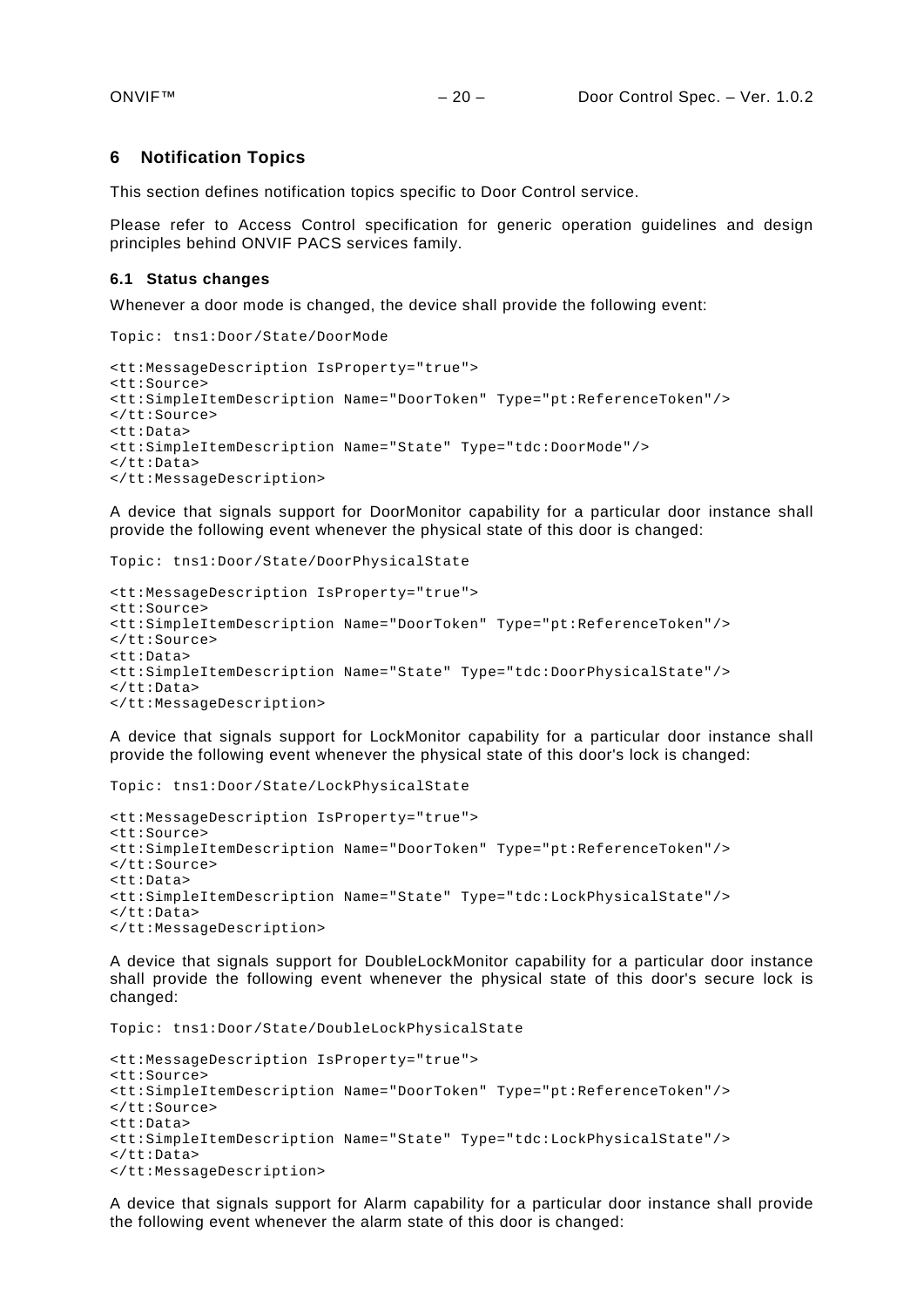Topic: tns1:Door/State/DoorAlarm

```
<tt:MessageDescription IsProperty="true">
<tt:Source>
<tt:SimpleItemDescription Name="DoorToken" Type="pt:ReferenceToken"/>
</tt:Source>
<tt:Data>
<tt:SimpleItemDescription Name="State" Type="tdc:DoorAlarmState"/>
</tt:Data>
</tt:MessageDescription>
```
A device that signals support for Tamper capability for a particular door instance shall provide the following event whenever the tamper state of this door is changed:

```
Topic: tns1:Door/State/DoorTamper
```

```
<tt:MessageDescription IsProperty="true">
<tt:Source>
<tt:SimpleItemDescription Name="DoorToken" Type="pt:ReferenceToken"/>
</tt:Source>
<sub>tf</sub>:<sub>Dat</sub></sub>
<tt:SimpleItemDescription Name="State" Type="tdc:DoorTamperState"/>
</tt:Data>
</tt:MessageDescription>
```
A device that signals support for Fault capability for a particular door instance shall provide the following event whenever the fault state of this door is changed:

```
Topic: tns1:Door/State/DoorFault
```

```
<tt:MessageDescription IsProperty="true">
<tt:Source>
<tt:SimpleItemDescription Name="DoorToken" Type="pt:ReferenceToken"/>
</tt:Source>
<tt:Data>
<tt:SimpleItemDescription Name="State" Type="tdc:DoorFaultState"/>
<tt:SimpleItemDescription Name="Reason" Type="xs:string"/>
</tt:Data>
</tt:MessageDescription>
```
The Reason element may be empty or absent. The device may also skip it unlessthe fault state is FaultDetected.

## <span id="page-20-0"></span>**6.2 Configuration changes**

Whenever configuration data for a Door is changed or a Door is added, the device shall provide the following event:

Topic: tns1:Configuration/Door/Changed

```
<tt:MessageDescription IsProperty="false">
<tt:Source>
<tt:SimpleItemDescription Name="DoorToken" Type="pt:ReferenceToken"/>
</tt:Source>
</tt:MessageDescription>
```
Whenever a Door is removed, the device shall provide the following event:

Topic: tns1:Configuration/Door/Removed

```
<tt:MessageDescription IsProperty="false">
<tt:Source>
<tt:SimpleItemDescription Name="DoorToken" Type="pt:ReferenceToken"/>
</tt:Source>
```
</tt:MessageDescription>